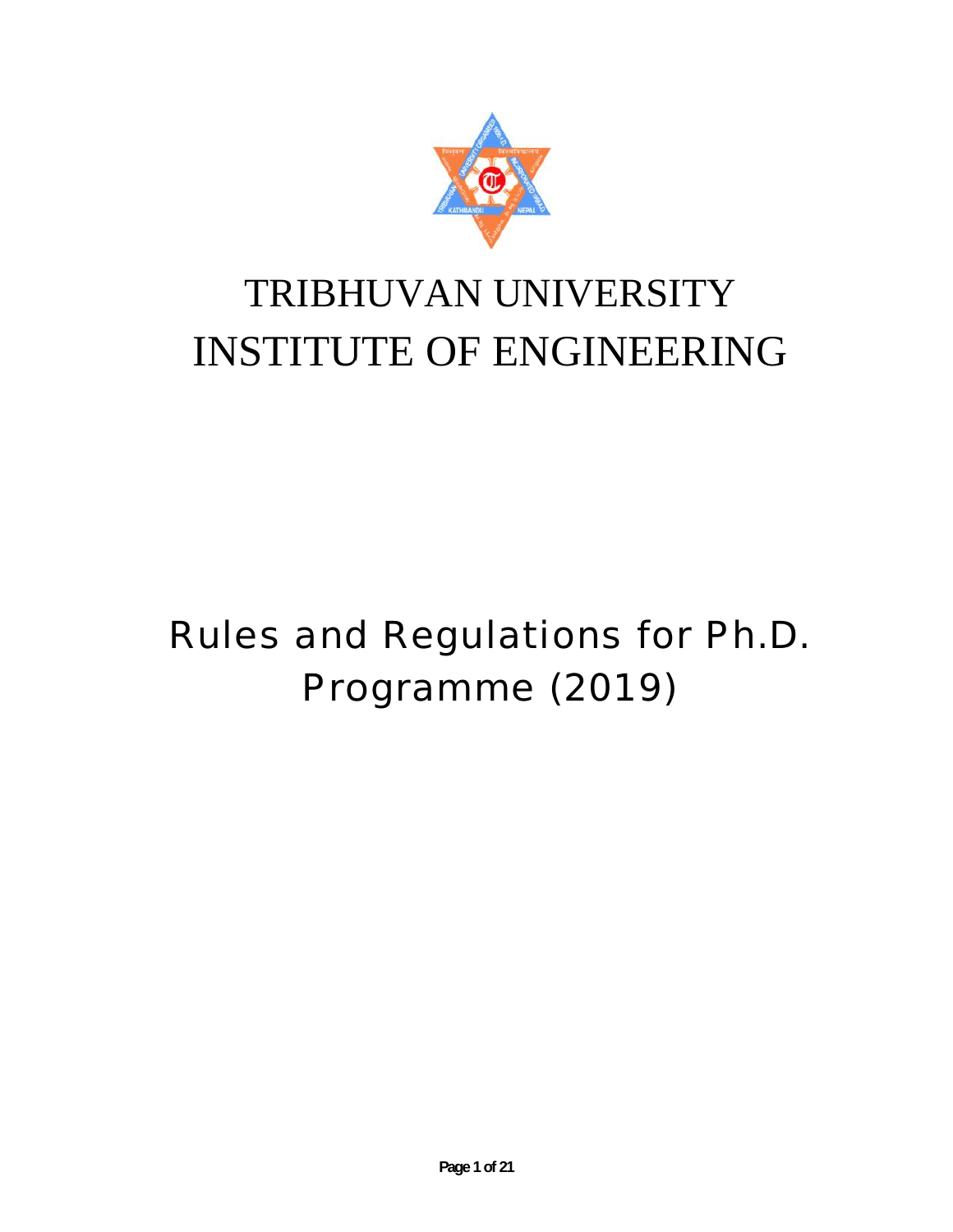#### TRIBHUVAN UNIVERSITY INSTITUTE OF ENGINEERING

#### Rules and Regulations for Ph.D. Programme - 2019

#### **1. INTRODUCTION**

Under academic authorization of Tribhuvan University (TU), all the Departments of the Institute of Engineering (IOE) are eligible to offer study and research program leading to the award of the degree of Doctor of Philosophy (Ph.D.).

The award of the Ph.D. degree is in recognition of high achievement in independent research and application of the knowledge. The key requirement is preparation, submission and defense of a dissertation. The dissertation shall be report of a research work characterized by either discovery of new facts or a new interpretation of known facts and theory or an independent design and development or development of a new instrument or technology.

#### **2. ELIGIBILITY FOR ADMISSION AND DURATION OF STUDY**

The minimum qualification required of students seeking admission to Ph.D. program of study is a Master's degree or equivalent in the related field from TU or other institutions of higher education recognized by TU. A Full time working candidates must submit leave acceptance letter from respective authority for study period. There are two types Doctoral Study programs; i.e. Fulltime Scholar and Non Fulltime Scholar. Doctoral study is normally of minimum three years duration of full time enrollment for fulltime scholar students and minimum of five years of duration study for Non Fulltime Scholars.

#### **3. APPLICATION FOR ADMISSIONS**

Institute of Engineering will annually invite applications for entry to the Ph.D. research study degree program along with other graduate program through a public notification that will include the list of departments, where students may undertake Ph.D. research.

Only those students who meet all the requirements of the university, institute and the departments as set forth in the notice may apply. Applications for enrolment must be made in the official form issued by the Institute for the purpose of the particular academic year.

Along with the application in the approved forms, the applicants to Ph.D. Degree must also submit the following documents:

i. A preliminary research proposal : The research proposal shall outline the research that the student is proposing to undertake for the doctoral degree. It should consist of an introduction, topic definition, purpose of research, importance of research and research originality, research problem and research questions, a short literature review to indicate validity of research purpose and research questions and state of research works on the issue at local, regional and global levels, hypothesis of problem solutions if any, proposed methodology/field and laboratory needs, synopsis/state of research if already embarked upon, expected output in terms of

Detailed Instructions to be provided to students, See Annex-A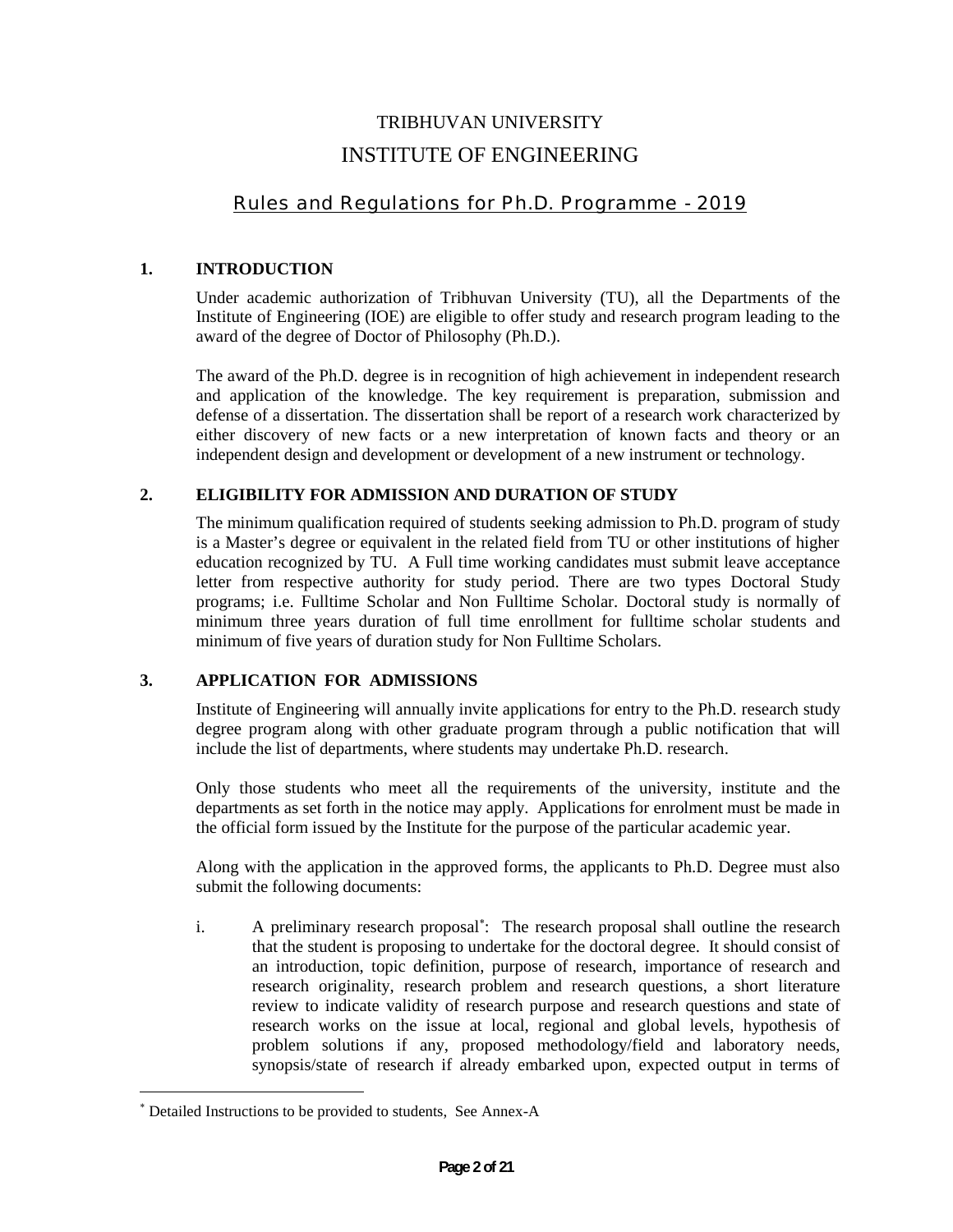discoveries, theories or interpretations and or possibilities, references and bibliography. A calendar of activities that needs to be undertaken so as to achieve the research proposal (spread over about two and half years) shall also be included. The research proposal shall be presented in about 2000 words.

ii. A portfolio of works, list of published and unpublished research reports with synopsis Copies of not more than three of such published/unpublished research articles, research reports that give an idea of research achievement of the past or are otherwise felt as important contributions.

At least one research article published in national/international journal or, graduate conference or, national/international conferences is a must. The candidate should be the first author for the eligibility of the article. The articles or, editorial published in local newspaper will not be entertained.

- iii. Two letters of recommendations from referees, one of which shall be preferably from academic faculty from previous institution. These shall be in the format/forms provided in the official admission document.
- iv. The statement of purpose: These shall be statement of the student's purpose in applying for graduate study, the particular area of specialization within the major field, plans for future occupation or profession, and additional information that may assist the selection committee in evaluating the preparation and aptitude for graduate study.
- v. Applying students must need to clearly state the category of their study programs and must provide required document.

Students are reminded that the major basis of selection will be the evaluation of research proposal submitted by the applicant and presentation to DRC. If the proposed research area of the students fit into the broad topical framework of research identified for the concerned department under their research inter-linkage programs and have a strong national relevance, the chances of acceptance for admission would be better. Prospective students are encouraged to consult with faculty members and potential research supervisors prior to submitting applications.

Students are encouraged to review the research interest of faculty of regional and international co-operating institutions which has MOU with IOE as IOE may also offer 'sandwich' option under which students may do part of their research study in those institutions also. Any course or research component completed in such cooperating institutions can be eligible for credit with prior approval of the Subject Committee. Students may also avail of international scholarship/fellowship grants for study as well as other necessary supports such as book grant, field research grant, travel grant, etc. during such 'sandwich' periods. The conditions of award of such grants will be a matter between the student and the sponsor but shall not compromise the Departmental requirements in any way. For grants made available through the Institute of Engineering, the Departments shall require the candidates to teach or assist in teaching courses or laboratories for a maximum of 6 hours per week for two semesters within the period of residency requirement. Such teaching assistantship requirement is also applied to a student, who is not a member of faculty in the Department. Beside this IOE shall assign research and development work to the candidate as per requirements of the Institute.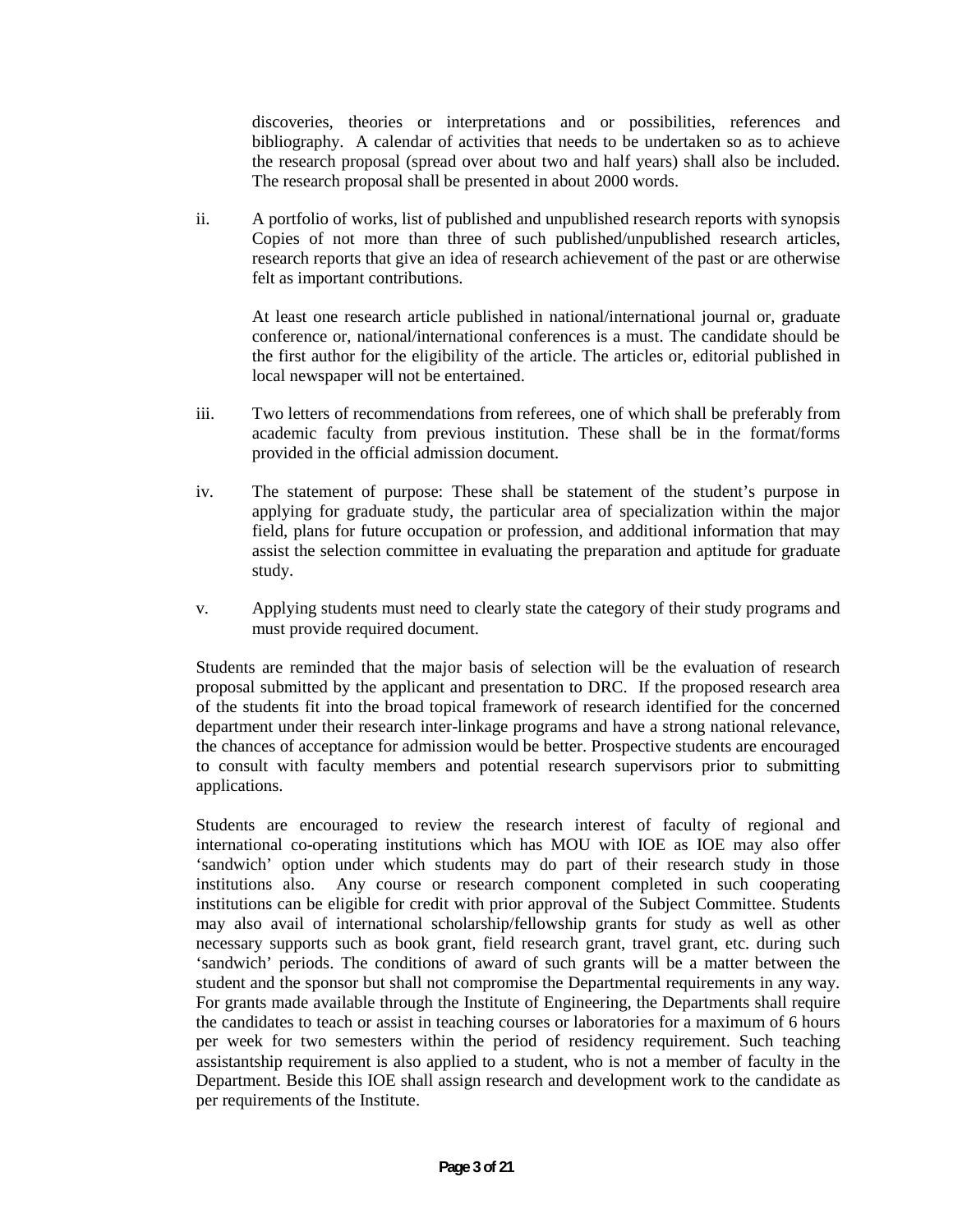#### **4. FEES & PAYMENTS**

|                |                                 | Fee in NRs.             |                                       |  |
|----------------|---------------------------------|-------------------------|---------------------------------------|--|
| S.N.           | <b>Description</b>              | To be paid<br>in Campus | To be paid in<br><b>Dean's Office</b> |  |
|                | (a) Cost of Registration        |                         |                                       |  |
| 1              | Application form                |                         | 2,000                                 |  |
| $\overline{2}$ | Application Registration        |                         | 3,000                                 |  |
| 3              | <b>TU</b> Registration          | 600                     |                                       |  |
| $\overline{4}$ | <b>Identity Card</b>            | 175                     |                                       |  |
| 5              | <b>Student Union</b>            | 20                      |                                       |  |
| 6              | Library                         | 3,000                   |                                       |  |
| 7              | <b>Student Welfare</b>          | 100                     |                                       |  |
| 8              | Sport Development Fund          | 100                     |                                       |  |
| 9              | Library Deposit (R)             | 5,000                   |                                       |  |
| 10             | Laboratory Deposit (R)          | 10,000                  |                                       |  |
| 11             | Campus Deposit (RC)             | 10,000                  |                                       |  |
| 12             | <b>Campus Development Fund</b>  | 3,000                   |                                       |  |
| 13             | <b>Campus Maintenance Fund</b>  | 3,000                   |                                       |  |
|                | Total                           | 34995                   | 5000                                  |  |
|                | (b) Fee to be paid per Semester |                         |                                       |  |
| 14             | Tuition Fee per semester        | 35,000                  |                                       |  |
| 15             | Sports per Semester             | 100                     |                                       |  |
| 16             | Internet per Semester           | 1,800                   |                                       |  |
| 17             | <b>Institutional Overhead</b>   | 15,000                  |                                       |  |
| 18             | Laboratory charge per semester  | 6,000                   |                                       |  |
| 19             | Course Fee per Credit Hour      | 2,000                   |                                       |  |

The overall fee is divided into admission fee and semester wise fees.

|    | (c) To be paid for Final defenses                                                            |          |
|----|----------------------------------------------------------------------------------------------|----------|
| 20 | Thesis Defense Expenses (After successful)<br>defense of DRC and prior to the final Defense) | 1,00,000 |

A special fee structure may be set by IERC for Sponsored/Foreign Student.

R : Refundable<br>RC : Refundable

Refundable only after the completion of the course

Registration fee is paid in one time at the time of admission whereas semester fees are paid in beginning every semester as renewal of registration. The total cost of the study will depend on their duration of study.

The fee structure can be revised by the Institute of Engineering whenever necessary. The fee does not include the funds necessary for the research works. The students should find the sponsorship or arrange the fund themselves as necessary for the research works.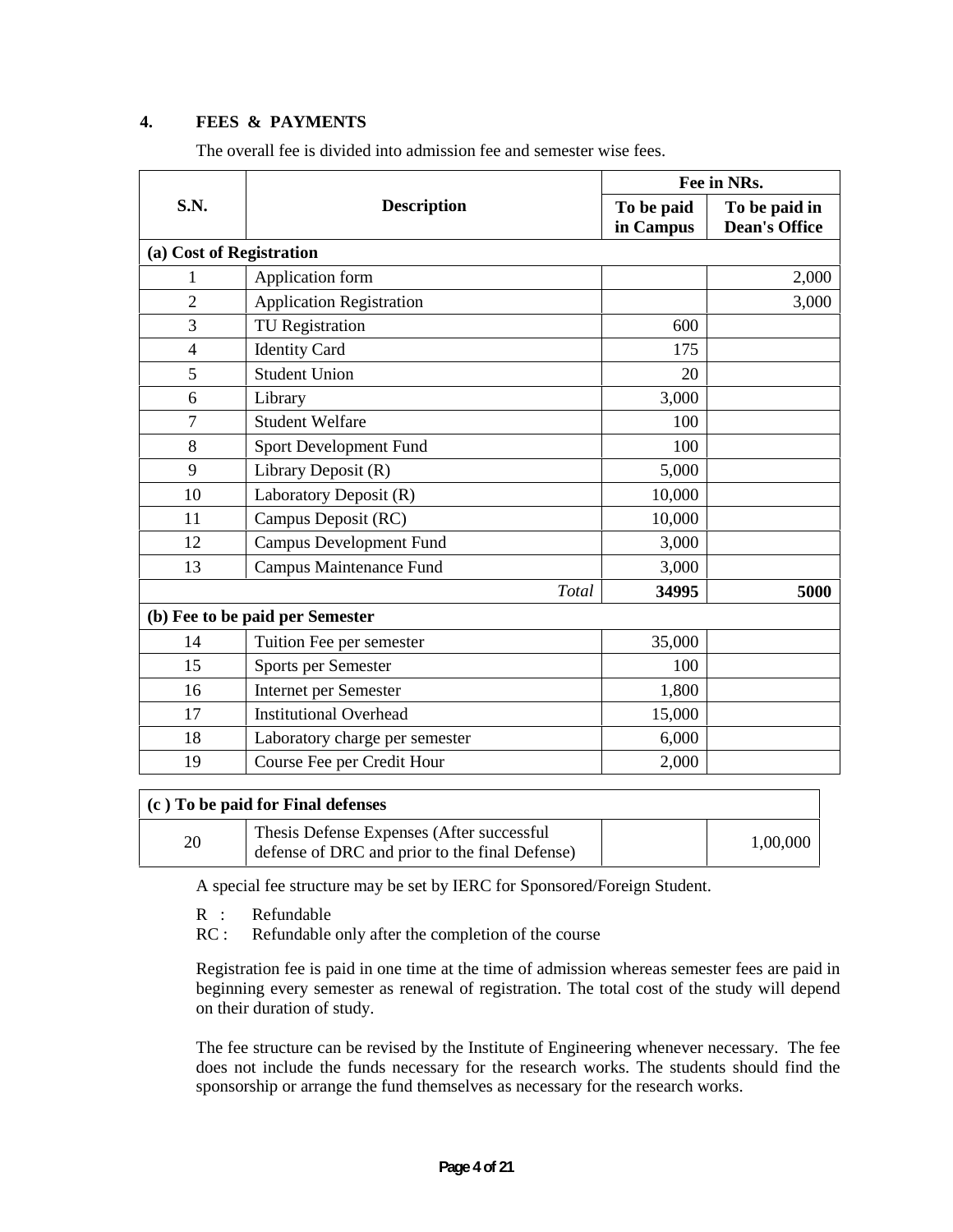#### **5. REVIEW OF APPLICATIONS AND ADMISSION**

Application documents, publications, presentation and preliminary research proposals will be reviewed by respective Departmental Research Committee (DRC). The DRC would appoint subject specialists<sup>\*</sup> from within IOE or other co-operating academic institutions<sup>#</sup>, to review and evaluate publications and preliminary research proposal and make necessary recommendations on them. Applicants with research proposals not recommended for admission by two subject specialist(s) will be excluded from further processing. The DRC will review other documents along with the specialist recommendations and interview the candidates under the general guidelines and standards for review and evaluation of applications as approved by (IERC).

The scrutiny and evaluation of application will be based on past academic performance, research publications, relevance of proposed research and the results of the interview and DRC will make recommendation to IERC for admission or otherwise. IERC may direct DRC, from time to time and through specific regulations, to review existing criteria.

IERC has the formal authority to accept students for doctoral studies. The accepted applicants will be offered admission in the related Departments in Central Campus Pulchowk.

#### **6. COURSE REQUIREMENTS**

Depending upon the applicant deficiencies and the area of research, the DRC in consultation with Supervisor will design and assign a package of course works to each candidate at the time of admission. Such a package will constitute of a minimum of 3 courses with total 12 credit hours<sup>+</sup> from among Pre-Ph.D./M. Sc. courses applicable to the subject area and additional 1 course with 4 credit hours on research methodology. Altogether the candidate has to take courses of minimum 16 credit hours.

Normally the course works should be completed within the first three semesters of registration into the program and a minimum attendance of 75% and a score of 50% of marks or an equivalent performance standard must be achieved but the student has to maintain a score of 65%or equivalent in aggregate . Candidates, who fail to meet the performance standards prescribed for the courses, may be offered an additional chance of remedy, through performance in other similar courses or a repetition of the same course, by DRC, within five semesters of registration, failing which the candidate would be severed from the program.

#### **Appointment of Supervisor & Co-supervisor**

IERC will appoint one or two Supervisors (one of the supervisor must be from IOE permanent faculty) & Co-supervisor on recommendation of DRC for every student admitted to the Ph.D. program to monitor the candidate's progress in research, conduct seminars and

These would be from among the potential supervisors as available on the research focus area and are as recommended and identified by the related DRC.

These would be potential for appointment as 'co-supervisor' of the student research later.

 $^{\dagger}$  A course of 1 credit hour would generally mean a course lasting a semester with 1 hour of direct facultystudent contact. It will require an additional 2 hours of self-study (in library, laboratory, etc.).

For Directed Research/Study or other courses which do not have a course end examination, a satisfactory standing/ rating of outputs (papers/presentations) is required.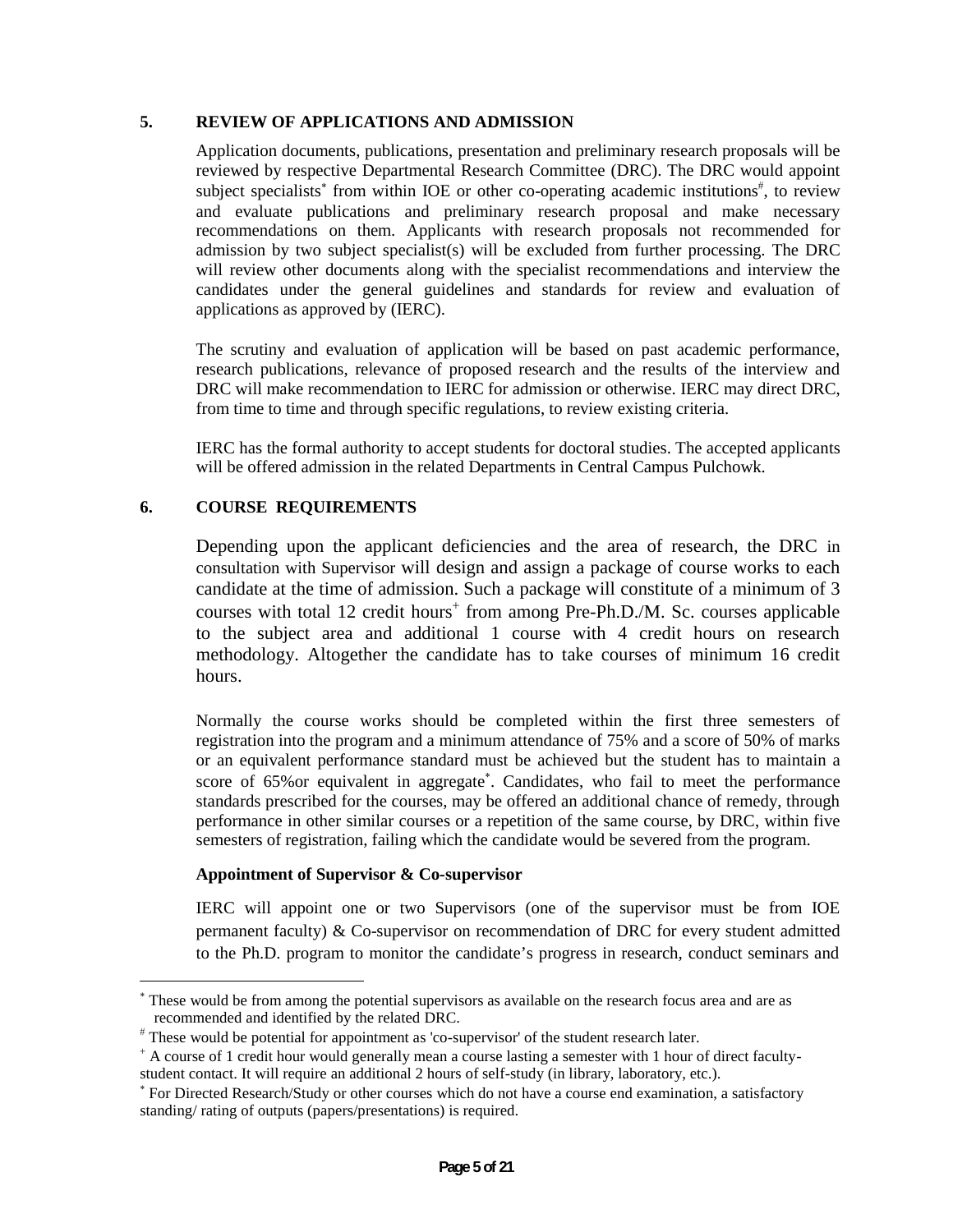recommend names of examiners for evaluating the dissertation to IERC. Visiting Professors from other cooperating institutions may be called in to participate in as co-supervisors.

The DRC will recommend the name of candidates for admission to IERC after completing the necessary requirements (approval of proposal, completion of presentation  $\&$  interview) along with the name of supervisor and co-supervisor.

DRC will recommend the name of one or two supervisor and co-supervisor to IERC for appointment to supervise the students. For some particular cases DRC will recommend the name of maximum two supervisors and two co-supervisor to IERC, but maximum three supervisor will be allocated by IERC.

According to need, co-supervisor may also be appointed outside from IOE. In case of candidates research demand IERC may also appoint a competent professional as supervisor or co-supervisor from abroad. The Supervisor & Co-supervisor should be of related field. IERC has the authority to change the recommended name of supervisor & co-supervisor.

During the period of research, DRC will specify necessary regular means of contact/supervision to assure itself that the student is in satisfactory attendance and performance as per normal IOE regulations. This shall be done also while the student may be at cooperating institutions or field and outside laboratories as per the approved research program of each candidate.

#### **7. ENROLLMENT**

**Fulltime scholar**: Students can enroll as full time basis scholar which requires a minimum residency requirement of two years for the submission of dissertation for a Ph.D. Degree.

**Non fulltime scholar**: Students may also enroll as non-fulltime basis scholar which does not require of residency study for a PhD degree.

The students having benefits of scholarship in any means have to be enrolled as fulltime scholar. The admission to Ph.D. program is made for particular semesters and students must enroll at the Pulchowk Campus at the beginning of the specified semester with payment of prescribed fees. The date of joining the program is the date of enrollment. Students will be required to renew his/her enrollment in each semester till the completion of the study.

The student will attend to the prescribed courses and other requirements as set out by the DRC in the conditions of admission and complete those within the stipulated semesters. The student will, on advice of supervisor, present the dissertation research proposal to the DRC in an open forum for departmental scrutiny, and obtain approval of DRC within the first two semesters of enrollment. On formal approval of the proposal by the DRC, the student will start the research works.

#### **8. SUBMISSION OF PROGRESS REPORT**

The students shall submit the progress report of their study in beginning of every semester in prescribed format for renewal of registration.

In course of Ph.D. study, student must publish a review paper in a journal within the period of two years by full time students and three years by non-full time students.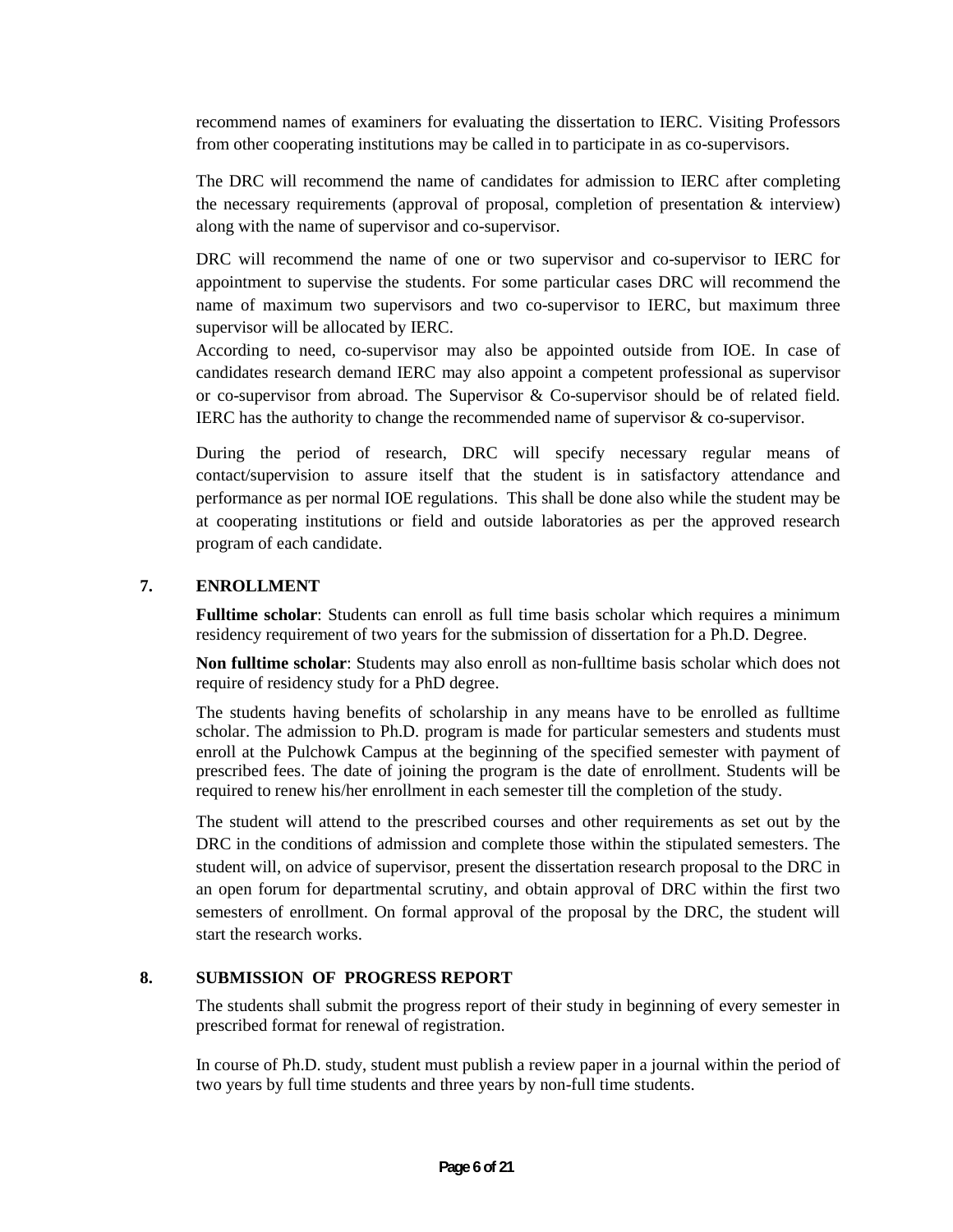#### **9. SUBMISSION OF DISSERTATION**

**Fulltime Scholar**: A candidate is expected to submit his or her dissertation completing a period of three years from the date of enrollment.

**Non fulltime scholar**: A candidate is expected to submit his or her dissertation after completing of five years from the date of enrollment.

IERC may extend, one year at a time to a maximum period of six years on the recommendation of DRC for the completion of remaining works. The period may be extended only in special cases by the IERC to a final period of seven years on recommendation of DRC. Should the student fail to submit his/her dissertation within the period fixed by IERC, the registration shall stand cancelled automatically.

Prior to submission of the dissertation, the candidate will submit a draft copy of dissertation to the department and present it to an open departmental seminar organized by DRC. Should DRC not be satisfied with the quality of the works or presentation, the candidate shall be allowed to resubmit the amended draft and present it within three months. The final dissertation must be submitted to IERC within following three months of the approval of DRC.

A candidate shall submit five hard copies of the final dissertation, printed and bound and presented in a prescribed format. It should be accompanied by five copies of synopsis about 3000 words of the dissertation.

#### **10. EXAMINATION OF DISSERTATION**

Based on submitted dissertation in an open departmental seminar in presence of DRC, the DRC shall recommend to IERC a panel of maximum six examiners, with at least one examiner from abroad. The examiners will assess the written dissertation report. Each examiner will submit a detailed assessment of the dissertation in a format prescribed by IERC and may recommend either (a) an acceptance of dissertation in the form as presented and recommend for oral defense, or (b) that the dissertation be accepted with revisions that are to be advised to the candidate and then recommend for oral defense, or (c) the dissertation be rejected. In the special circumstances, if necessary IERC may appoint a second panel of examiners.

The candidate's oral defense of dissertation will be conducted by the IERC with the presence of at least one internal within TU and one external examiner (outside TU, preferably from abroad). If the foreign external examiner is not available for the oral defense, IERC may appoint external examiner from within Nepal. The oral defense will be open to participation of all students and faculties and the notice to that effect shall be issued at least one week in advance. On conclusion of oral defense, the IERC shall (a) accept the dissertation in the form as presented and award the degree, or (b) accept the dissertation with minor revision, which are specified in detail by it, and award the degree.

#### **11. AWARD OF DEGREE**

The award of the Ph.D. degree is in recognition of high achievement in independent research and application of knowledge presented in the form of a dissertation. The dissertation shall be the report of research work and shall be characterized by either discovery of new facts or a new interpretation of known facts and theory or an independent design and development or development of a new instrument or technology.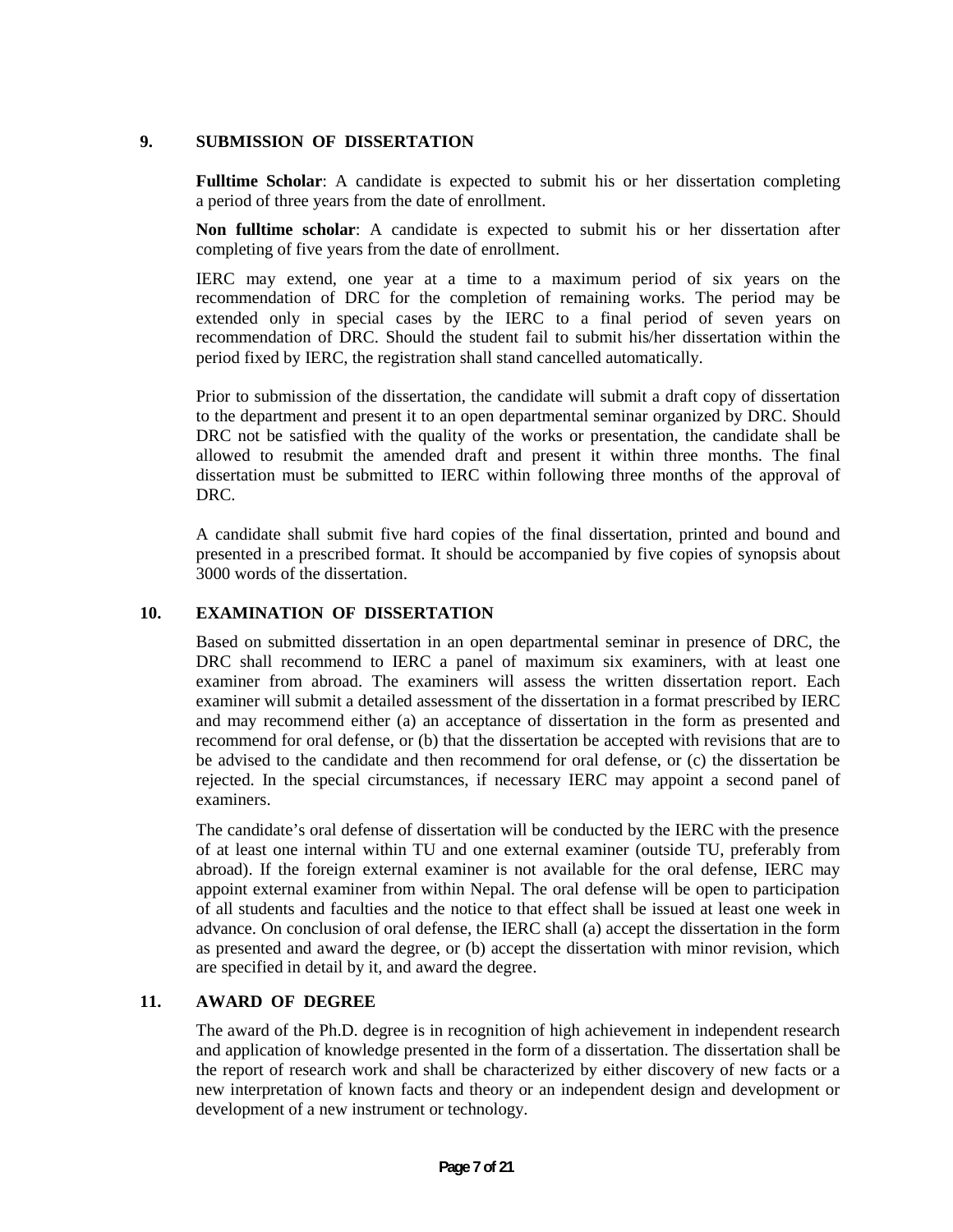The award is made on the basis of:

- (i) a satisfactory performance of a candidate in prescribed course work/s,
- (ii) publication of at least one original research paper on the findings of the Ph.D. works for publication Scientific Citation Index (SCI)/Social Scientific Index (SSCI) Journal. The candidate must be the first author for the published articles with supervisors.
- (iii) submission of plagiarism report.
- (iv) submission of a satisfactory dissertation, a successful viva voce/defense of the dissertation.
- (v) clearance of payment (Dean's office & Campus)

The degree of Doctor of Philosophy of the Institute of Engineering is awarded on conclusion of the oral defense and on acceptance by IERC.

Details of Institutional Arrangements, Regulations and TOR for Supervisors and the process for the evaluation of research proposal are given in annexes B, C and D respectively.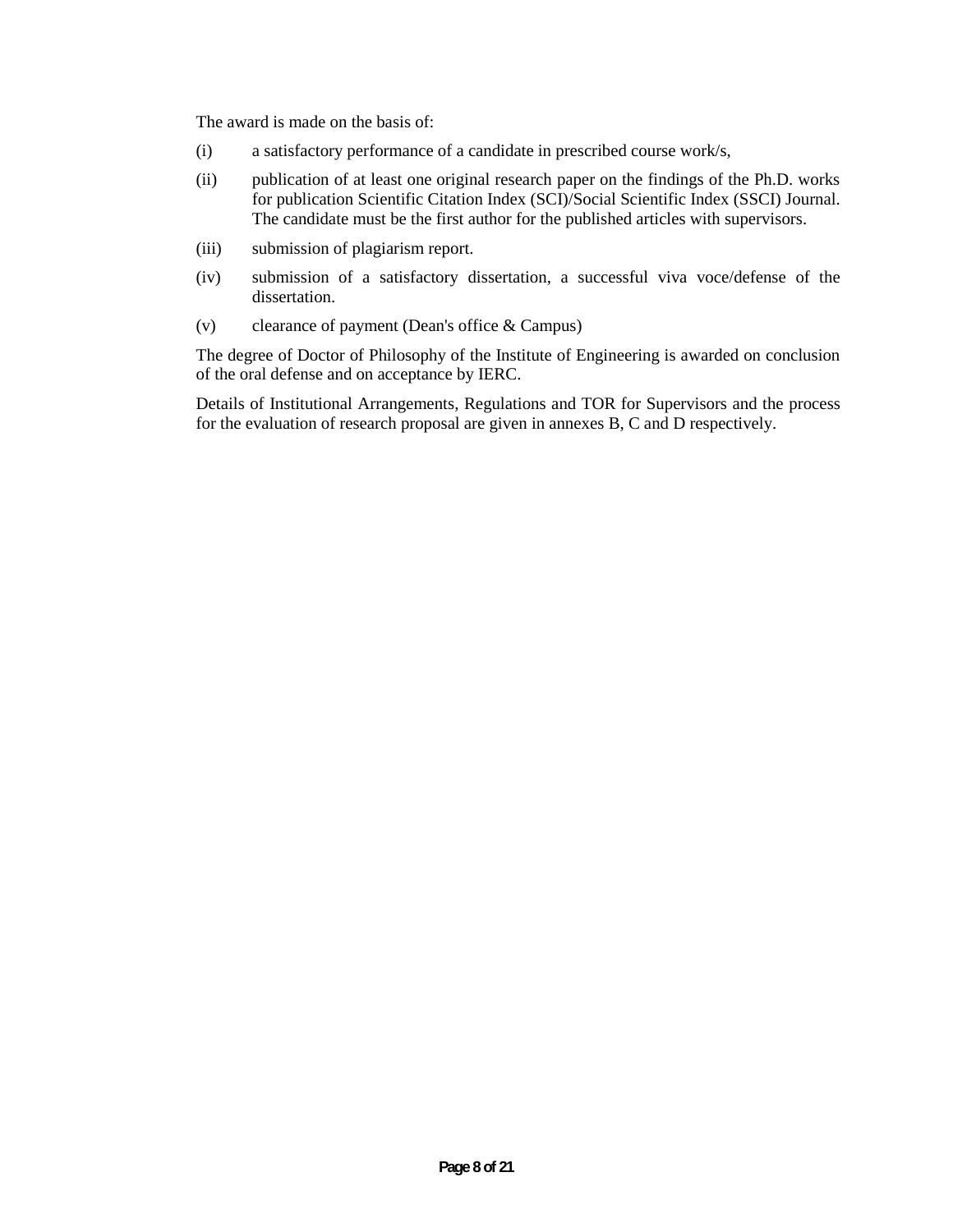#### **Annex – A INSTRUCTIONS FOR WRITING RESEARCH PROPOSAL**

The importance and role of the research proposal in research/study for Ph.D. degree should be obvious to students applying for admission to this program as the major criteria of selection of the student would be based on the results of evaluation of the proposal. The research proposal also determines the individual program of research/study, selection of advisors, prospect and possibility of the research in relation to available academic facility etc. The students are expected to submit a preliminary research proposal along with the application. This proposal will be refined and developed during the first two semesters. The research proposal shall outline the research that the student is proposing to undertake for the doctoral degree. The proposal may be written as per the following outline.

#### **INTRODUCTION**

Here the area of proposed study is introduced and located in the problem field. Some of its interesting and problematic aspects of concern are presented. It will also act as a background to the justification of carrying, out the research study that will be defined in the next paragraph/section.

#### **NEED AND IMPORTANCE OF THE RESEARCH**

In these paragraphs, the area of research field/problem is further elaborated and clearly defined.. It should be sufficiently focused and clearly identify the areas and nature of incomplete knowledge/method of application of knowledge or gaps that the students expects to fill up partially/fully through the research study. It should also explicitly state the need and importance of the research and potentials of originality.

#### **PROBLEM STATEMENT**

This section of the research proposal elaborates the problem in real life that makes the background to the focus of your research. It seeks to establish the area where the practical application of the research could be made and thereby its relevance to the development of the applied field or the nation. The section should lead to and include the statements on development objectives of the research.

#### **RESEARCH PURPOSE**

A short narrative statement of the goals of the research is drawn from the above problem statement and the research problem is defined here. This may take the form of general objectives of the research. The scope and limitations of the research is then clearly summarised and stated in the form of either research objectives or research questions or hypothesis. The research questions are those questions that the proposed research in your area and topic will definitely seek to answer. The research questions should preferably be posed in simple and straight forward manner and must avoid ambiguity. The limitations of the proposed research program could also be clarified through research questions. If your research is expected to have measureable outcomes, the research questions may be stated in the form of specific objectives. If you already have some hypotheses or proposed responses to the research question or solutions to the research problem, these may also be presented here, in such a case, your research purpose could be stated in the form of a hypothesis, which would be either tested /proved or disproved through your research.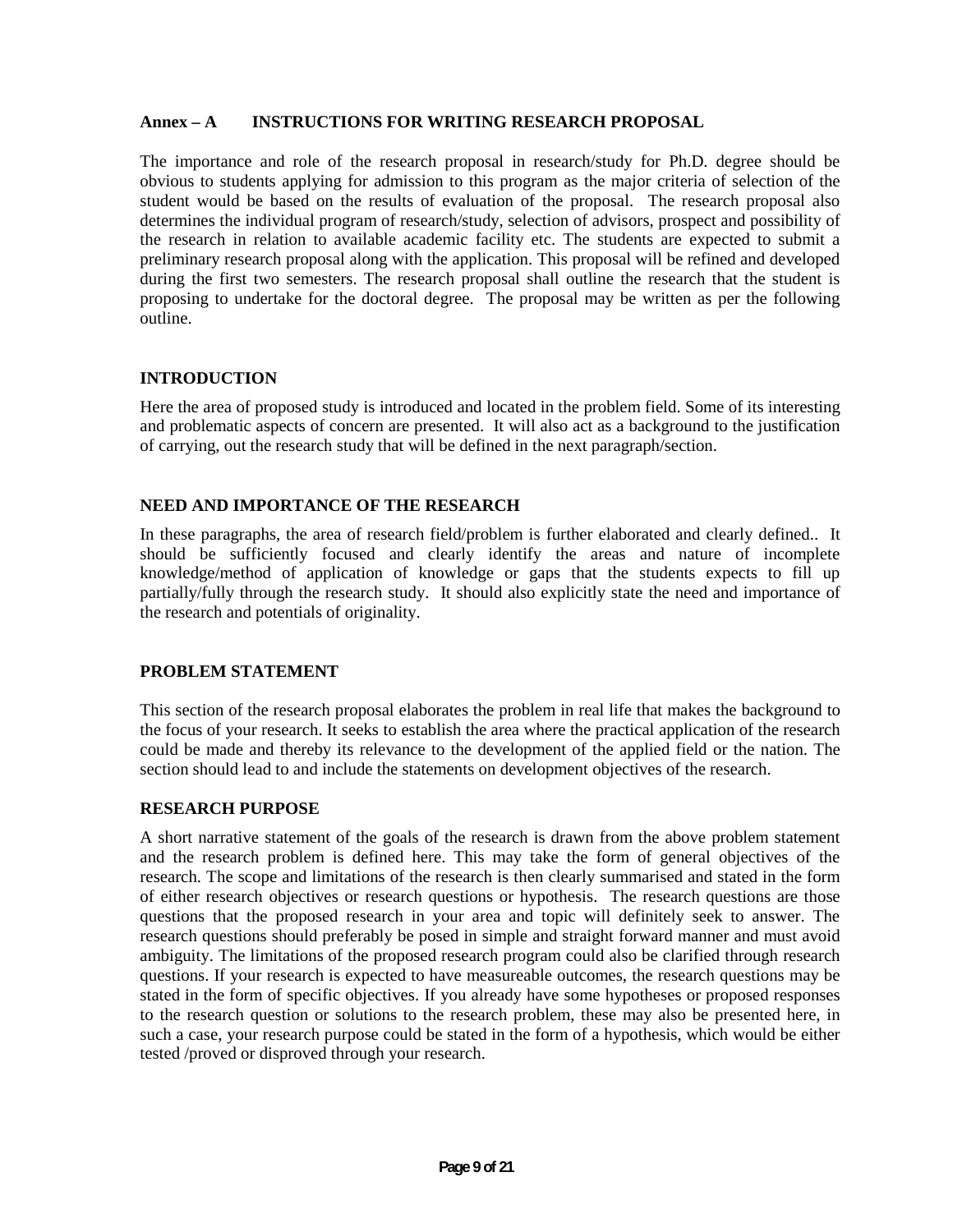#### **VALIDITY OF RESEARCH AND PURPOSE**

Here a short literature review to indicate validity of research purpose and research questions is made. This section essentially elaborates the state of the knowledge and state of research works on the issue at local, regional and global levels and through the elaboration and validates the need for further research. If you have already started works in the research, you may also add a synopsis/statement on the status of research here.

#### **CONCEPTUAL FRAMEWORK OF RESEARCH AND METHODOLOGY**

In this section, you will present a research design proposed for approaching to answer the research questions or meet specific objectives or test hypothesis/propositions. It will contain the conceptual framework of the organization of your research study including paradigmatic and methodological consideration. Methodology should address all aspects of your research such as research set up, data collection, analysis of data or results, and drawing conclusions. This actual Quantitative (experiments, models and field survey, etc.) or Qualitative (ethnography, case studies, etc) or mix of methodologies used needs to be identified here.

If there are specific field and laboratory needs for the research methodology proposed, they should be included here.

#### **EXPECTED OUTPUTS**

In this section, state the expected output in terms of discoveries, theories or interpretations and or possibilities there of making new applications of extant knowledge. Whatever new contributions in terms of development and/or application of knowledge are expected out of the research should be presented here. Also describe how the research output helps in moving towards achieving the development objective here.

#### **SCHEDULE**

A calendar of activities to achieve the research proposal over about two and half years shall also be included.

#### **REFERENCES**

At the end of the proposal present a brief list of references and bibliography. References should be listed in alphabetical order and include the name of the author, date, title, place of publication and name of publisher, city of publication of the works cited in the proposal.

The research proposal shall be presented in about 2000 words.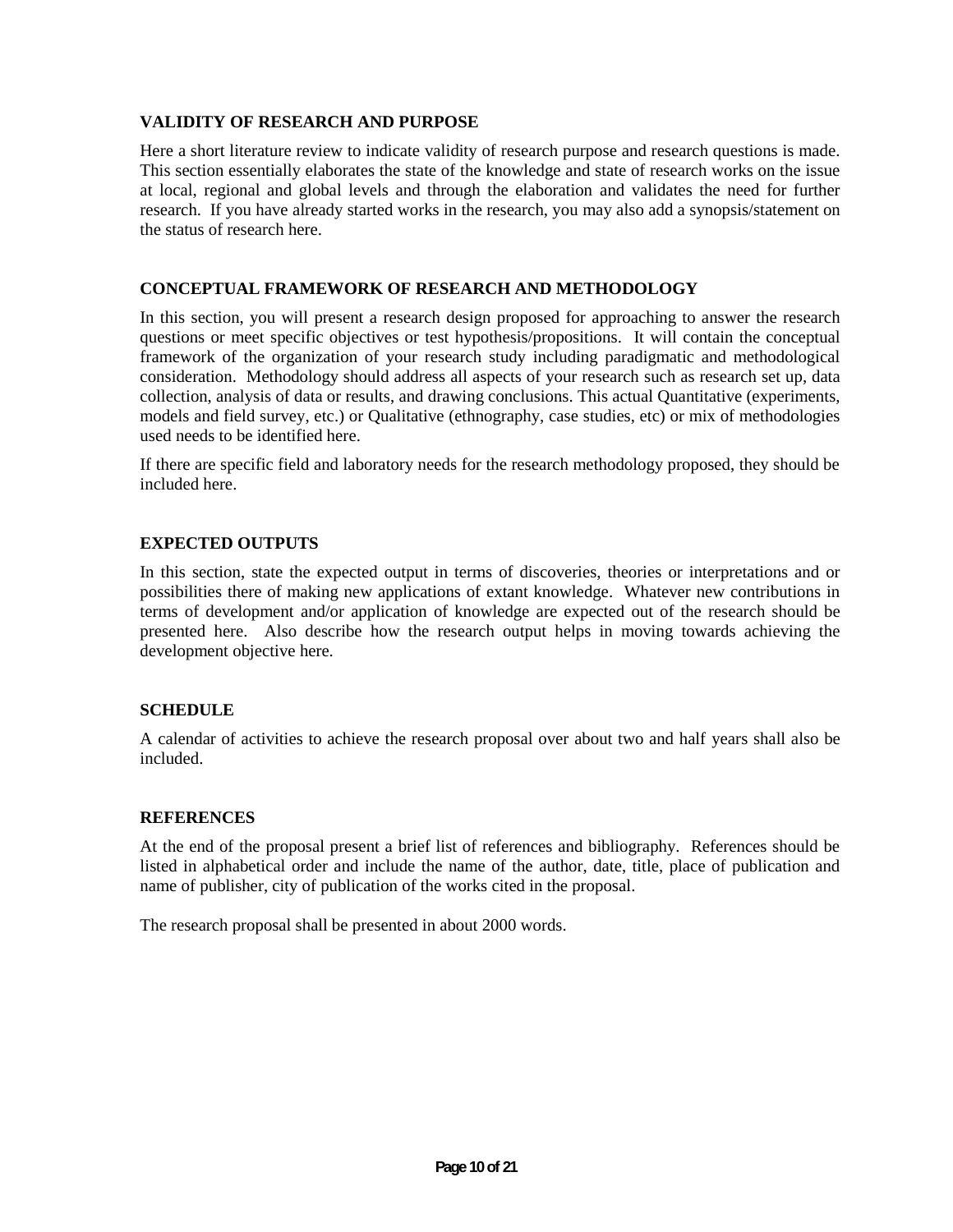#### **Annex – B DETAILS OF INSTITUTIONAL ARRANGEMENT**

#### **B1. INSTITUTE OF ENGINEERING RESEARCH COMMITTEE (IERC)**

- 1. The IERC will be the apex authority for all the research/study programs at the Institute of Engineering. The Ph.D. program of IOE shall be regulated by the IERC constituted under the chairmanship of the Dean of the Institute of Engineering in accordance with the rules and regulations of the Tribhuvan University. The planning division of Dean's Office will function as secretariat of IERC.
- 2. The Institute of Engineering Research Committee (IERC) will frame operating guidelines for Ph.D. programme.
- 3. The IERC have the overall policy responsibility for the design, management and implementation of research/degree study programs and their standards. It will be responsible for the examination of their performance. The IERC will design and approve standard, rules, regulations admission, study/research, examination and other processes for all research/degree programs.
- 4. IERC will appoint supervisor & co-supervisor on recommendation of DRC.
- 5. The IERC will set students for admission on the recommendation of DRC, the member-secretary of IERC will oversee and coordinate the research study programs leading to Doctoral degrees.

#### **B2. DEPARTMENTAL RESEARCH COMMITTEE (DRC)**

6. For each Department offering doctoral research study programs, a Departmental Research Committee will be constituted under the chairmanship of the Head of the Department appointed by the Dean. The priority will be given to senior Ph.D. holder faculty member of the department for Head of the Department. The structure of DRC will be as follows:

Chairperson: Head of Department<sup>\*</sup> or, senior professor. Members: 3 Senior Faculties of the Department Member: Campus Chief

When a HOD is not the chairperson he/she shall appoint as member of DRC by the Dean. Related PhD supervisors will be 'invited members' of the committee.

All the members of DRC are appointed by the Dean on recommendation of the chairperson. Dean has the authority to change the name of the recommended DRC member. The chairperson will appoint one of the members as member secretary.

7. The committee, apart from management, supervision and execution of the research program at the departmental level as per policies, rules and regulations setup by IERC, will also be responsible for reviewing the applications and making appropriate recommendations.

<sup>&</sup>lt;sup>\*</sup> In the event, when a HOD does not have a Ph.D. degree, a senior professor in the Department will be appointed by the Dean to chair the DRC.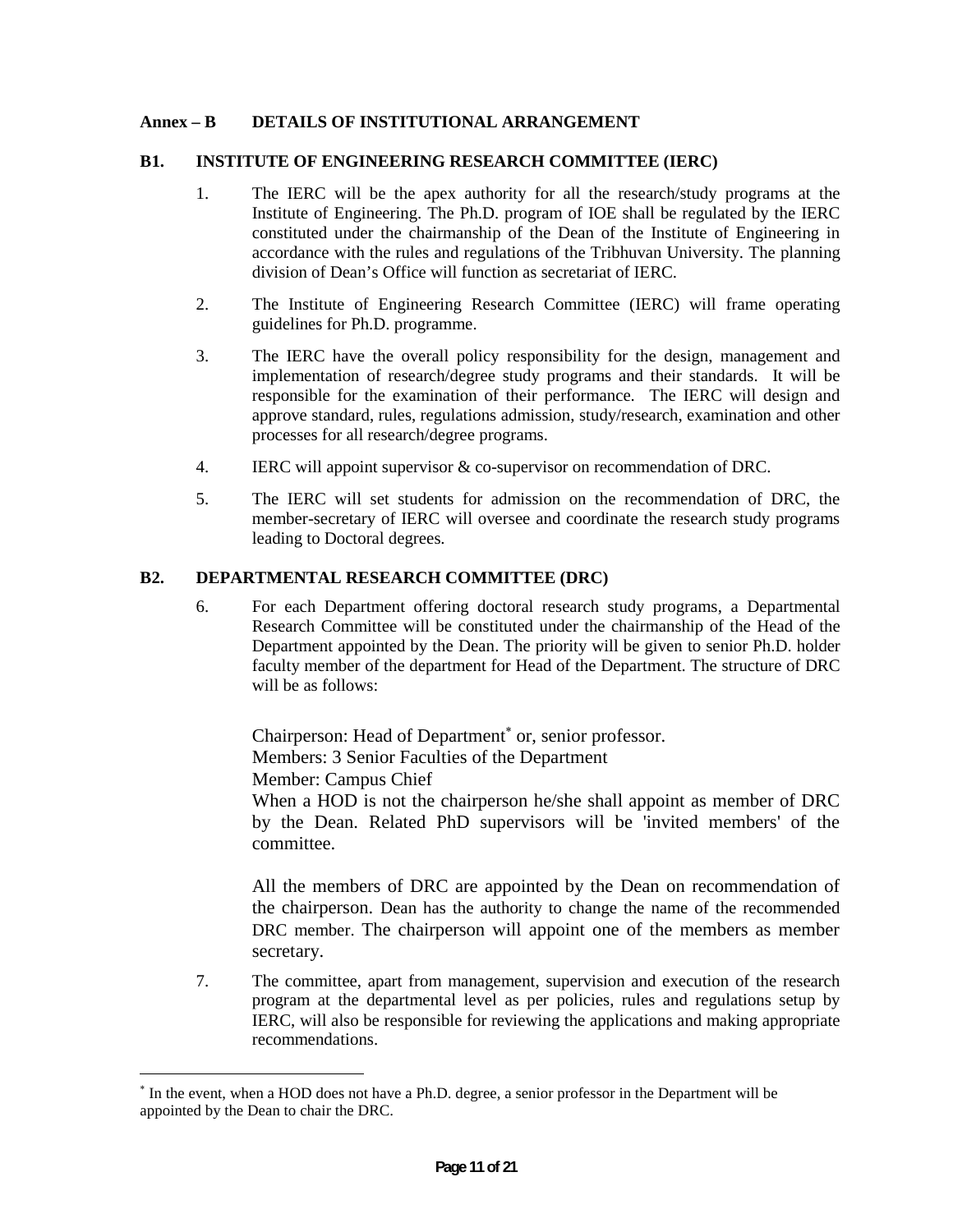- 8. The member/s, under clause 6 above, will be inducted by the Chairperson after having obtained approval from the IERC. Such members may be drawn from within IOE's department or from other cooperating institutions.
- 9. The chairman shall identify the specialists to review and evaluate research publications and preliminary research proposals and for supervision of the research study.
- 10. The DRC in consultation with supervisor will be responsible for design and implementation of individual package of course works required for each candidate admitted to Doctoral study programs.
- 11. The IERC on recommendation of DRC will appoint Supervisor and Co-supervisor for each Ph.D candidate admitted.
- 12. The DRC shall meet at least once in three months to review the progress of candidate's research and orally examine if necessary and recommend necessary steps to improve his/her performance.
- 13. For the evaluation of dissertation of each candidate, DRC shall recommend to IERC a list of six examiners.
- 14. DRC may recommend to form Supervising Committee as per requirement.
- 15. After the approval of research proposal a candidate is required to present his research work in open departmental forum at the end of each semester (3rd, 4th, 5th etc.) as required by academic regulation.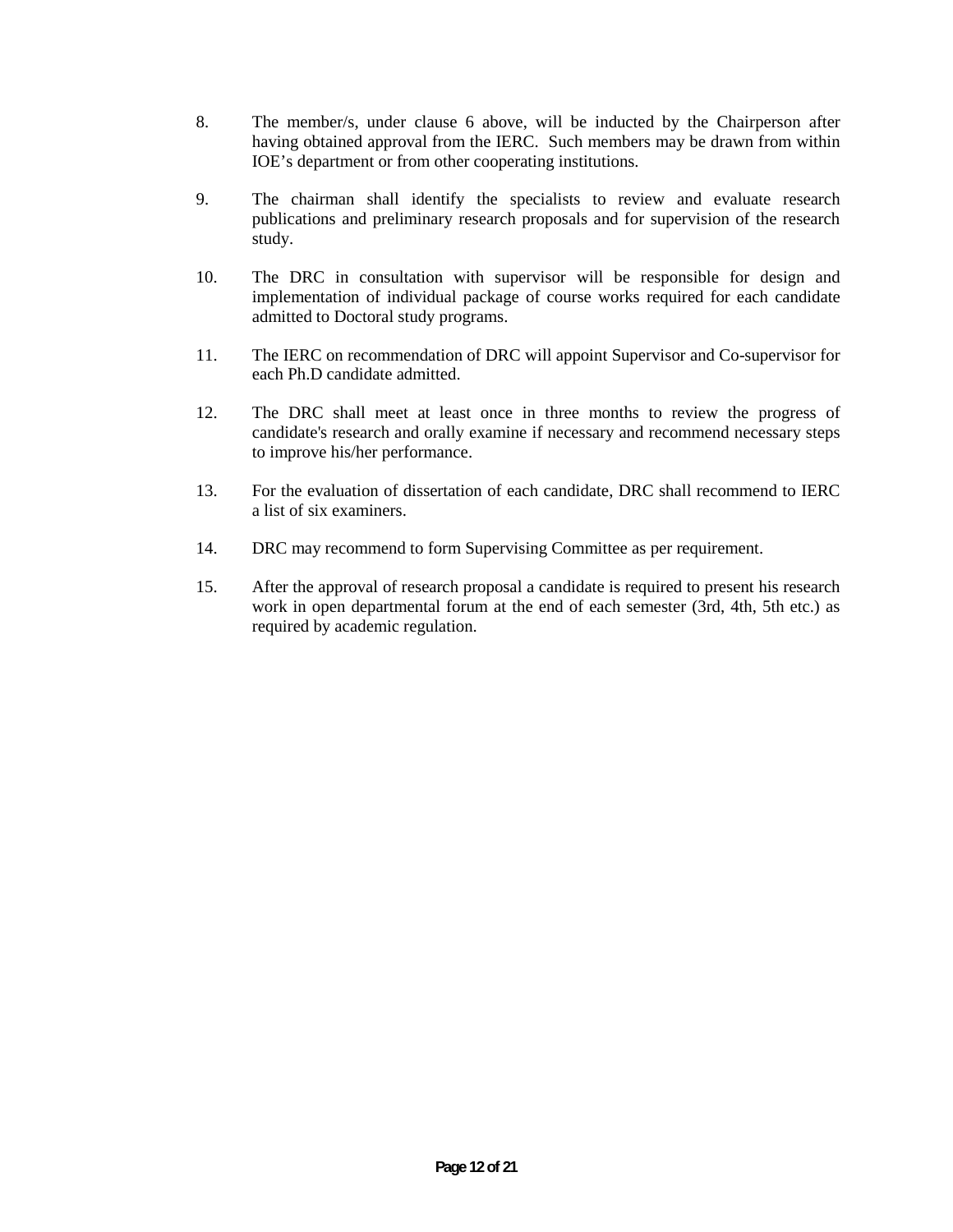#### **Annex – C REGULATIONS AND TOR FOR SUPERVISORS & CO-SUPERVISOR**

- 1. For every student admitted to the Ph.D. program, IERC will appoint a full-time member of faculty of Institute of Engineering as supervisor and co-supervisor on recommendation of DRC to guide the research works and its conduct.
- 2. In cases where the candidate's research area require additional academic/professional supervision, a competent member of faculty of co-operating other national, regional/or international institute of university of competent professional in an industry may also be appointed as 'co-supervisor' to assist the Supervisor in his duties. Visiting professor from other cooperating institutions may also be called in to participate as co-supervisors.
- 3. The Supervisor, with co-supervisor, shall guide, supervise and monitor the candidate's program, process, progress and conduct of research/study and preparation and presentation of the dissertation.
- 4. On satisfactory completion or expected completion of the assigned required coursework, the student will, on advice of the supervisor, present the dissertation research proposal and program to the DRC in a forum open for departmental scrutiny.
- 5. Candidates will be required to submit reports of progress at the end of each semester to the supervisor and the DRC. The Supervisor/Co-supervisor shall conduct dissertation research seminars with the DRC at the end of each semester and as required by academic regulations. The supervisor will require the candidate to submit a written progress report before each of such seminars and shall submit a copy to the Head of the Department/Chairman of the DRC.
- 6. Prior to submission of the dissertation, the candidate will submit a synopsis and present to an open departmental seminar in the presence of DRC. The actual submission shall be made only on approval of supervisor. Should supervisor not be satisfied with the quality of the works or presentation, the candidate shall be allowed to make a second presentation within six months. The dissertation must be submitted within three months of the approval of the supervisor.
- 7. The Supervisor will satisfy itself and certify that (a) the work has been carried out under its supervision, (b) the candidate has fulfilled all other prescribed requirements, and (c) the dissertation is based on candidate's own works and has not been submitted elsewhere for a degree of diploma. This certification shall form part of the submission of dissertation.
- 8. The Supervisor shall have full responsibility towards the candidate's research program and 'co-supervisor' shall act appropriately to assist the supervisor.
- 9. The Supervisor/Co-supervisor along with an additional external examiner will form the viva voce examination body. Supervisor in consultation with DRC, shall recommend names of a panel of three examiners, with at least one examiner drawn from abroad for evaluating the dissertation to IERC. This shall be done on successful acceptance of a candidate's presentation of synopsis in an open departmental seminar.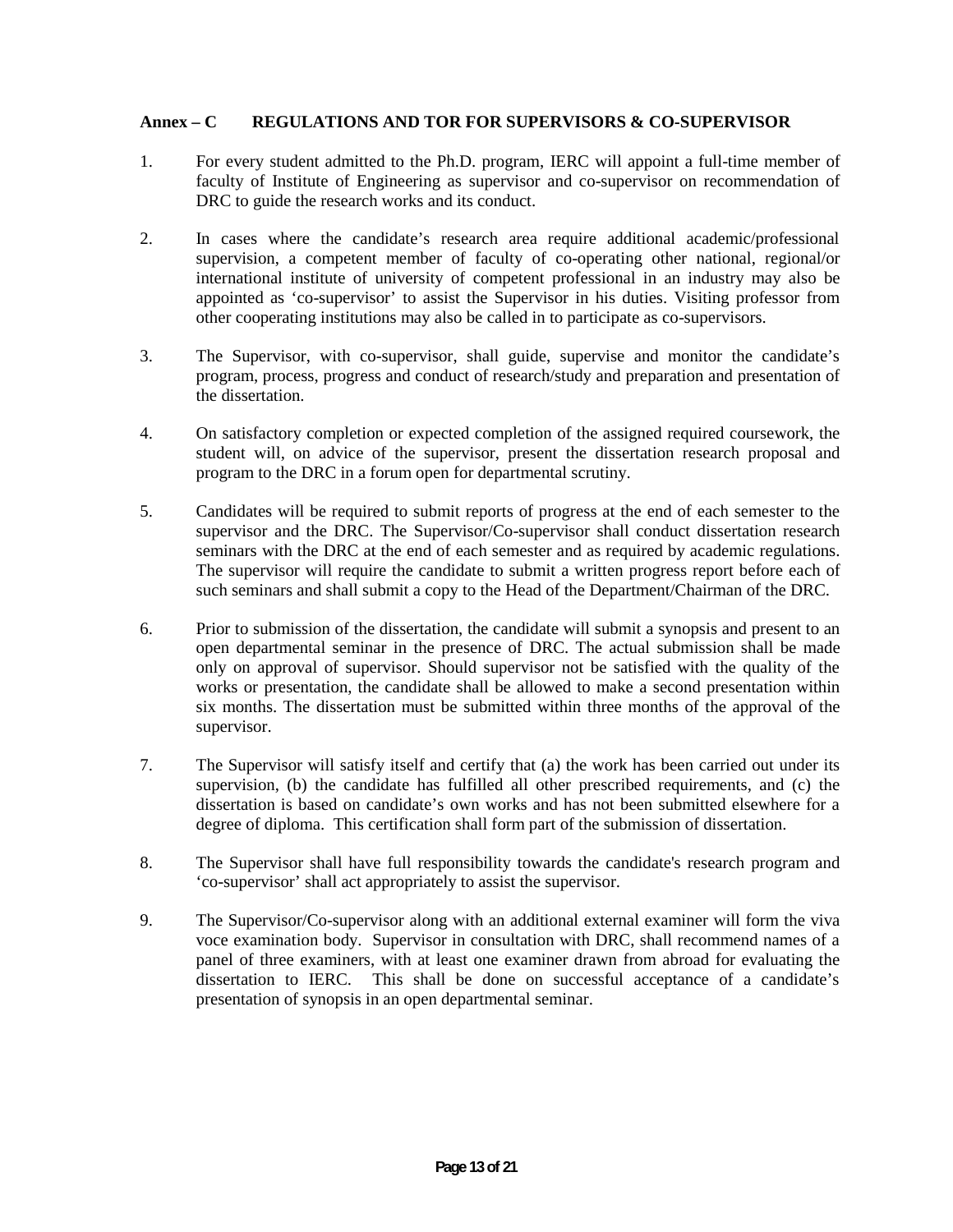#### **Annex – D PROCESS FOR EVALUATION OF RESEARCH PROPOSAL**

The application of students will include (a) a statement of purpose, (b) a set of three selected earlier published articles of researched materials, and (c) the research proposal. All these are to be evaluated to formulate the main basis of recommendation for admission or otherwise.

Application documents, publications, presentation and preliminary research proposals will be reviewed by respective Departmental Research Committee (DRC). The DRC would appoint subject specialists<sup>1</sup> from within IOE or other co-operating academic institutions<sup>2</sup>, to review and evaluate publications and preliminary research proposal and make necessary recommendations on them. Any proposal not recommended for admission by the subject specialist will be excluded from further evaluation by the DRC. The DRC will review other documents along with the specialist recommendations and interview the candidates under the general guidelines and standards for review and evaluation of applications as approved by (IERC).

The scrutiny and evaluation of application will be based on past academic performance, research publications, relevance of proposed research and the results of the interview and DRC will make recommendation to IERC for admission or otherwise. IERC may direct DRC, from time to time and through specific regulations, to review existing criteria.

IERC has the formal authority to accept students for doctoral studies. The accepted applicants will be offered admission in the related Departments in Central Campus Pulchowk.

IERC reserves the right to take decision regarding any activities of the research work.

 $1$ <sup>1</sup> These would be from among the potential supervisors as available on the research focus area and are as recommended and identified by the related DRC.

 $2$  These would be potential for appointment as 'co-supervisor' of the student research later.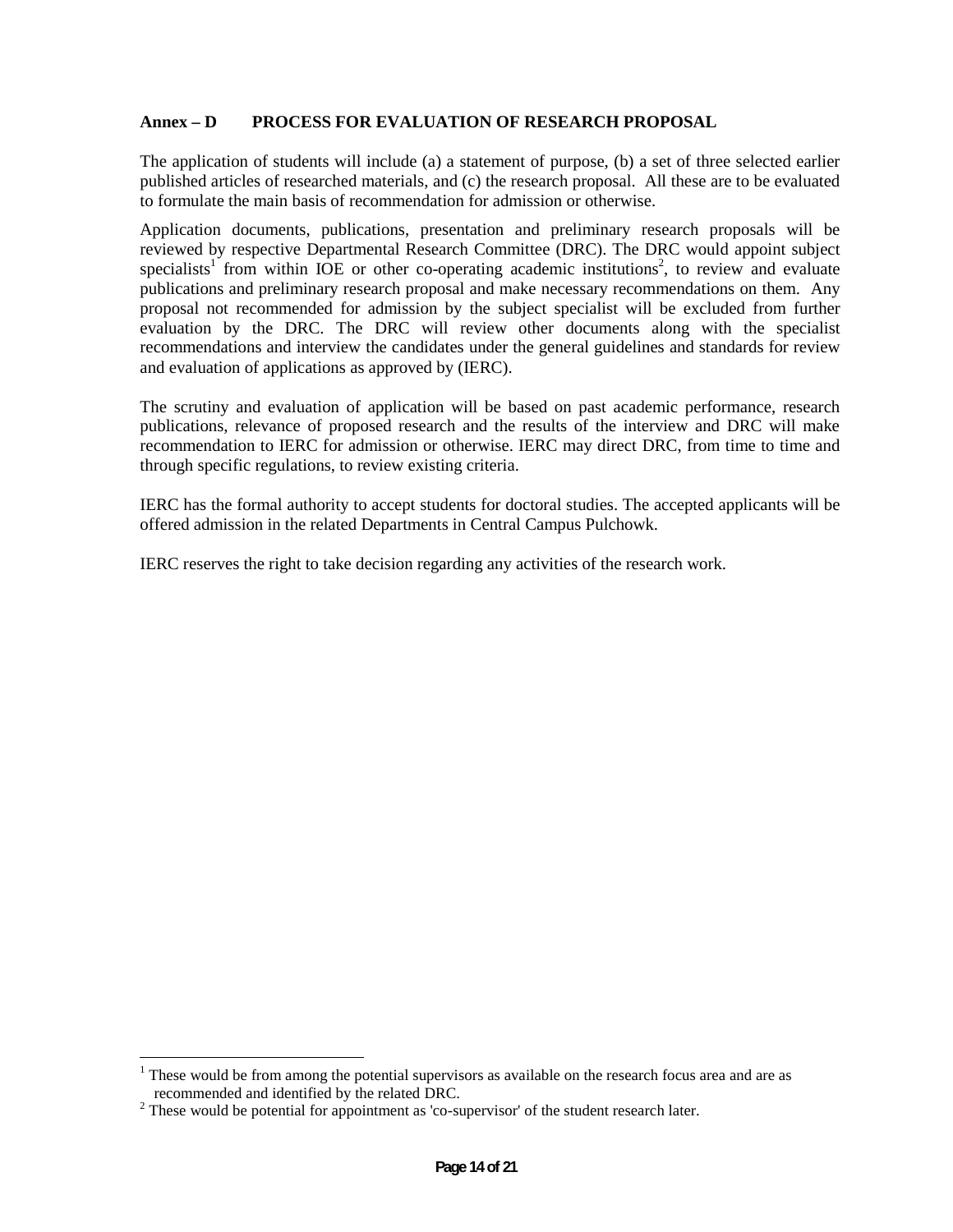



#### **Application for Admission**

**Doctoral Studies 201… - 20..…**

(Family name First name Middle name) First name

Please mail to: Office of the Dean, Institute of Engineering, Pulchowk, Pulchowk, Lalitpur, **Nepal.**

#### Applicant: Be sure to inform your recommenders of the application deadline<br>THIS PART TO BE COMPLETED BY THE RECOMMENDER THIS PART TO BE COMPLETED BY THE RECOMMENDER

Recommender: The person named above is applying for admission to doctoral study at Institute of Engineering. We would appreciate your personal impressions of the applicant's intellectual ability, aptitude in research, or Recommender: The person named above is applying for admission to doctoral study at Institute of Engineering.<br>We would appreciate your personal impressions of the applicant's intellectual ability, aptitude in research, or<br>p of productive scholarship. *It applicable, please include any known obstacles the applicant may have had to It include any may overcome to attain his/her educational goals (e.g. economic, social, cultural, educational, or other disadvantages).*

|              |         | Please rate this applicant in overall promise (check below the appropriate one). |      |         |             |             |             |
|--------------|---------|----------------------------------------------------------------------------------|------|---------|-------------|-------------|-------------|
| <b>Below</b> | Average | Somewhat                                                                         | Good | Unusual | Outstanding | Truly       | Inadequate  |
| Average      |         | Above                                                                            |      |         |             | Exceptional | Opportunity |
|              |         | Average                                                                          |      |         |             |             | to Observe  |
|              |         |                                                                                  |      |         |             |             |             |

Please complete, if applicable

| Best Student this year | Best Student in Five years | Within top 15% of class    |  |
|------------------------|----------------------------|----------------------------|--|
|                        |                            |                            |  |
|                        |                            |                            |  |
|                        |                            | $e$ -mail: $\qquad \qquad$ |  |
|                        |                            |                            |  |
|                        |                            |                            |  |

Please mail this form to the address noted at the top of the page. Thank you providing this **information.**

**Name \_\_\_\_\_\_\_\_\_\_\_\_\_\_\_\_\_\_\_\_\_\_\_\_\_\_\_\_\_\_\_\_\_\_\_\_\_\_\_\_\_\_\_\_\_Citizenship number \_\_\_\_\_\_\_\_\_\_\_\_\_**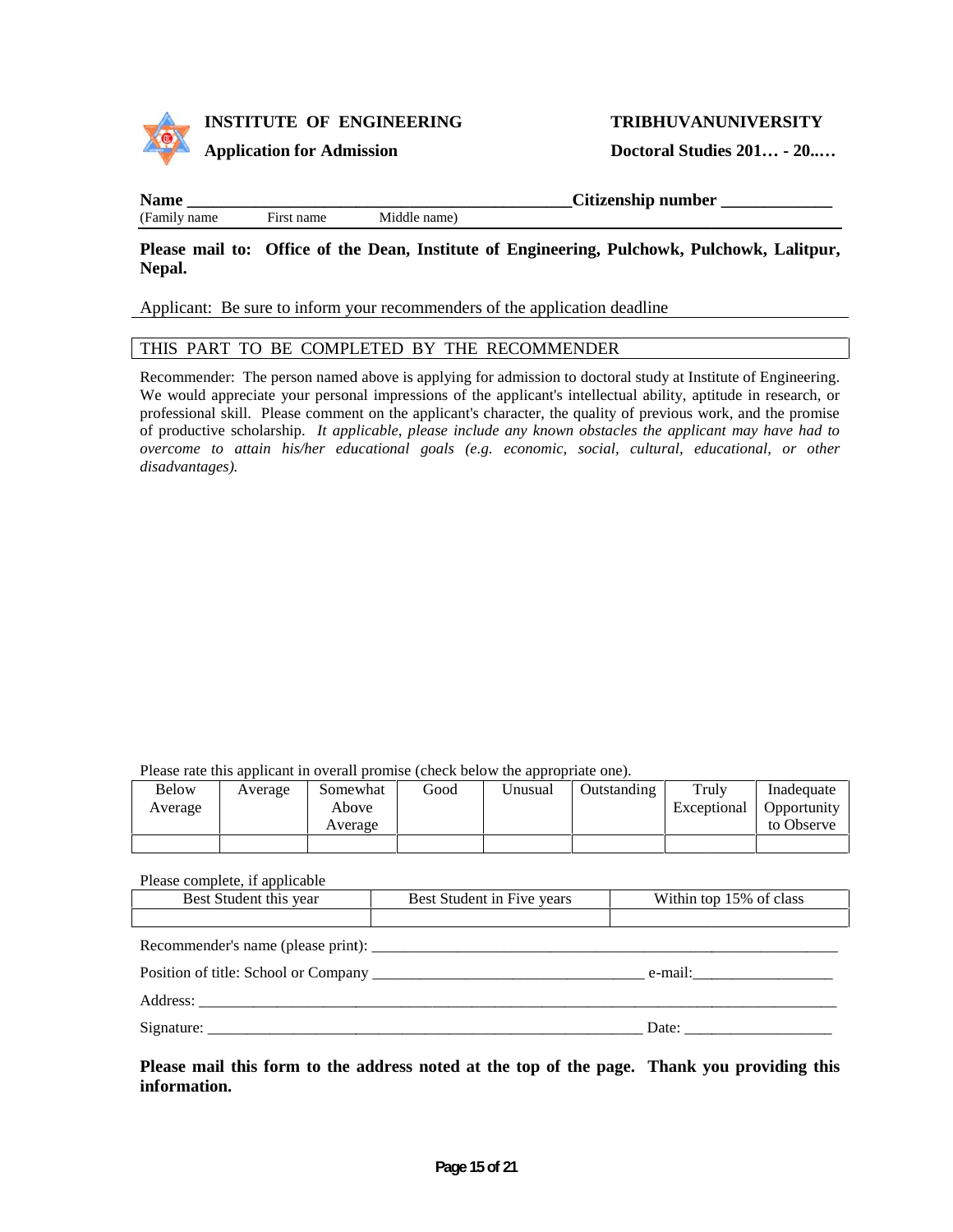

| Position of title: School or Company |  |  |
|--------------------------------------|--|--|
|--------------------------------------|--|--|

Best Student this year Best Student in Five years Within top 15% of class

Address:

Signature: \_\_\_\_\_\_\_\_\_\_\_\_\_\_\_\_\_\_\_\_\_\_\_\_\_\_\_\_\_\_\_\_\_\_\_\_\_\_\_\_\_\_\_\_\_\_\_\_\_\_\_\_\_\_\_\_ Date: \_\_\_\_\_\_\_\_\_\_\_\_\_\_\_\_\_\_\_

Please complete, if applicable

Please mail this form to the address noted at the top of the page. Thank you providing this **information.**

Please rate this applicant in overall promise (check below the appropriate one).<br>
Below Average Above Average Above Average Above Average Above Average Above Average Above Average Above Average Above Average Above Average Average Above Average Exceptional Inadequate Inadequate**Opportunity** to Observe

Below Average Somewhat Good Unusual Outstanding Truly

Recommender: The person named above is applying for admission to doctoral study at Institute of Engineering. We would appreciate your personal impressions of the applicant's intellectual ability, aptitude in research, or Recommender: The person named above is applying for admission to doctoral study at Institute of Engineering.<br>We would appreciate your personal impressions of the applicant's intellectual ability, aptitude in research, or<br>p of productive scholarship. *It applicable, please include any known obstacles the applicant may have had to It include known may overcome to attain his/her educational goals (e.g. economic, social, cultural, educational, or other disadvantages).*

Please mail to: Office of the Dean, Institute of Engineering, Pulchowk, Pulchowk, Lalitpur, **Nepal.**

**Name and the contract of the contract of the contract of the Citizenship number**  $\overline{\text{Cit}}$  **is the contract of the contract of the contract of the contract of the contract of the contract of the contract of the contract** 

Applicant: Be sure to inform your recommenders of the application deadline

# Applicant: Be sure to inform your recommenders of the application deadline<br>THIS PART TO BE COMPLETED BY THE RECOMMENDER



(Family name First name Middle name)

First name

#### **TRIBHUVANUNIVERSITY**

**Doctoral Studies 201… - 20..…**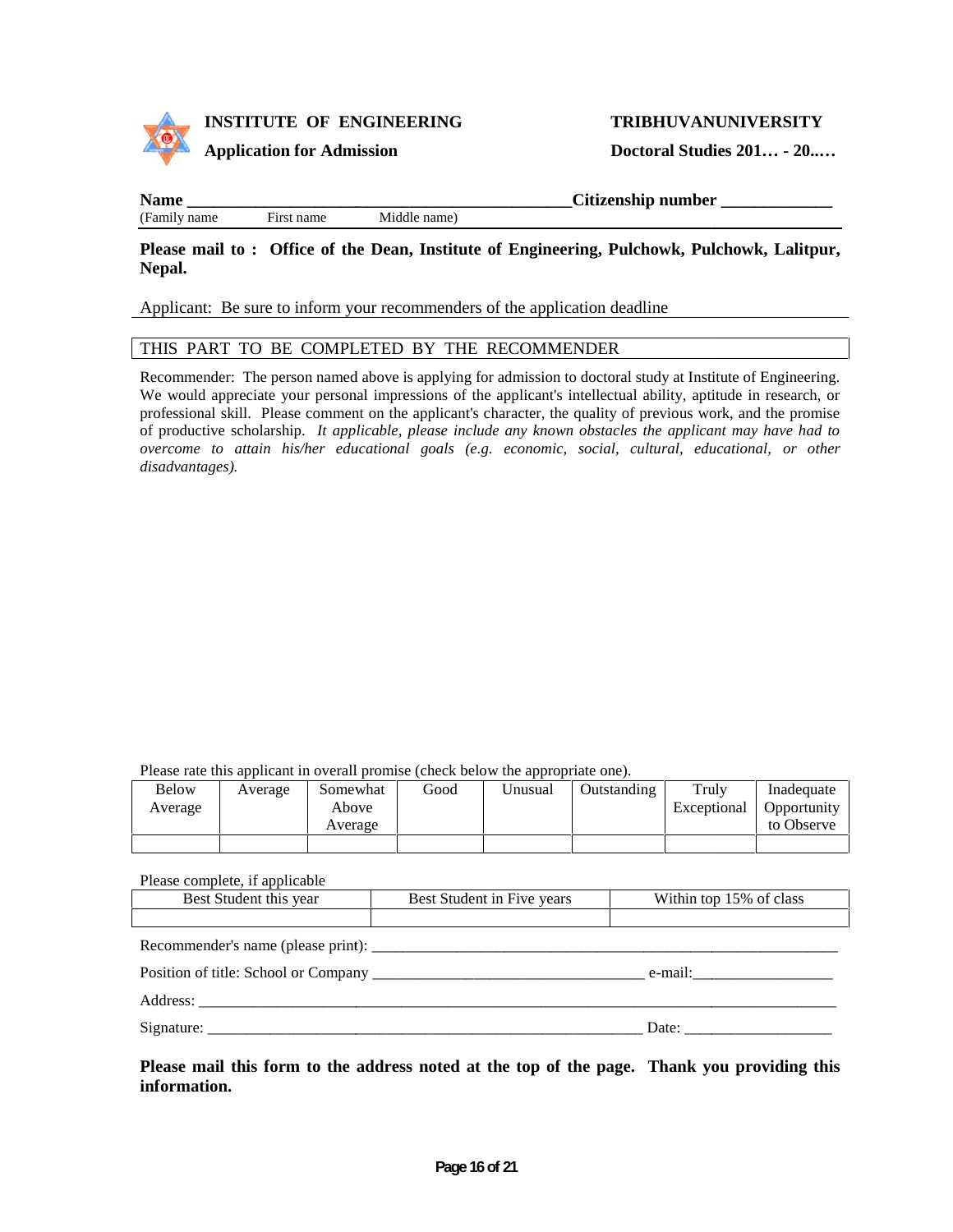

### **INSTITUTE OF ENGINEERING INSTITUTE Application TRIBHUVANUNIVERSITYDoctoral -**

#### **Application for Admission**

#### **TRIBHUVANUNIVERSITY**

**Doctoral Studies 201… - 20..…**

| (Family name)      | First name | Middle name) |                                                                                                                              |
|--------------------|------------|--------------|------------------------------------------------------------------------------------------------------------------------------|
| Campus Pulchowk:   |            |              | List the faculty you have contacted of expect to contact concerning your application for admission to Ph.D. study at Central |
|                    |            |              |                                                                                                                              |
|                    |            |              |                                                                                                                              |
| briefly state why. |            |              | List the faculty in that department whose research is of particular interest to you. Please list in order of preference and  |
|                    |            |              |                                                                                                                              |
|                    |            |              |                                                                                                                              |
|                    | Name       |              |                                                                                                                              |
|                    |            |              |                                                                                                                              |
|                    |            |              |                                                                                                                              |
|                    |            |              |                                                                                                                              |
|                    |            |              |                                                                                                                              |

#### RECORD OF RESEARCH PUBLICATIONS:

If you have published articles or books based on research works, please list them below. (Give Date of publication, Name of Book or Journal, Title of Article, Place of publication, etc.)

Please attach photocopies of thee of them that you feel give an idea of your research achievement of feel are your most important contributions. The books/articles are evaluated to assess your research standing.

#### PRELIMINARY RESEARCH PROPOSAL

[Please attach a proposaloutlining the research that you are proposing to undertake for the doctoral degree. The proposal should consist of an introduction, topic definition, purpose of research, importance of research originality, research problem and research questions, a short literature review to indicate validity of research purpose and questions and state of research works on the issue at local, regional and global levels, hypothesis or problem solution is any, proposed methodology/field and laboratory needs, synopsis/state of research if already embarked upon, expected output in terms of discoveries, theories of interpretations and or possibilities, references and bibliography. A calendar of activities to achieve and research proposal over about two and half years shall also be included. The research proposal shall be presented in about 2000 words.] If you have published articles or books based on research works, please list them below. (Give Date of<br>publication, Name of Book or Journal, Title of Article, Place of publication, etc.)<br>
Please attach photocopies of thee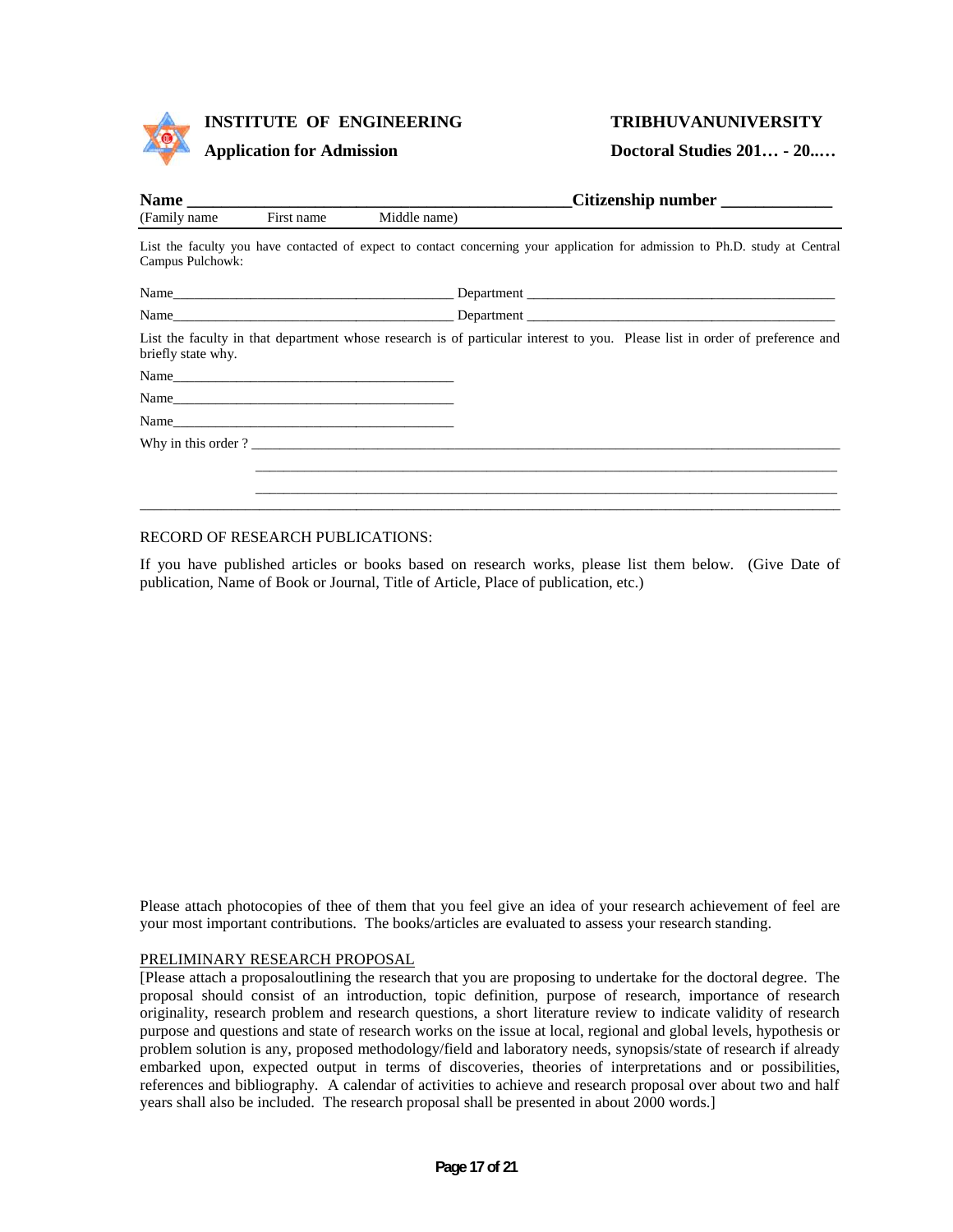

#### **TRIBHUVANUNIVERSITY**

**Doctoral Studies 201… - 20..…**

| <b>Name</b>     |                 |             | $\sim \cdot \cdot$<br>Litizenship number |
|-----------------|-----------------|-------------|------------------------------------------|
| (Family<br>name | ÷.<br>urst name | Middle name |                                          |

State of Purpose

(The Statement of Purpose is required of all applicants. Please state your purpose in applying for graduate study, your particular area of specialization within the major field, your plans for future occupation or profession, and additional information that may assist the selection committee in evaluating your preparation and aptitude for graduate study. This may include information regarding characteristics that will enable you to complete a graduate degree program.) State of Purpose is required of all applicants. Please state your purpose in applying for graduate<br>study, your particular area of specialization within the major field, your plans for frame cocapation<br>or polesion, and addi

| Signature: |
|------------|
|------------|

Signature: \_\_\_\_\_\_\_\_\_\_\_\_\_\_\_\_\_\_\_\_\_\_\_\_\_\_\_\_ Date: \_\_\_\_\_\_\_\_\_\_\_\_\_\_\_\_\_\_\_\_\_\_\_\_\_\_\_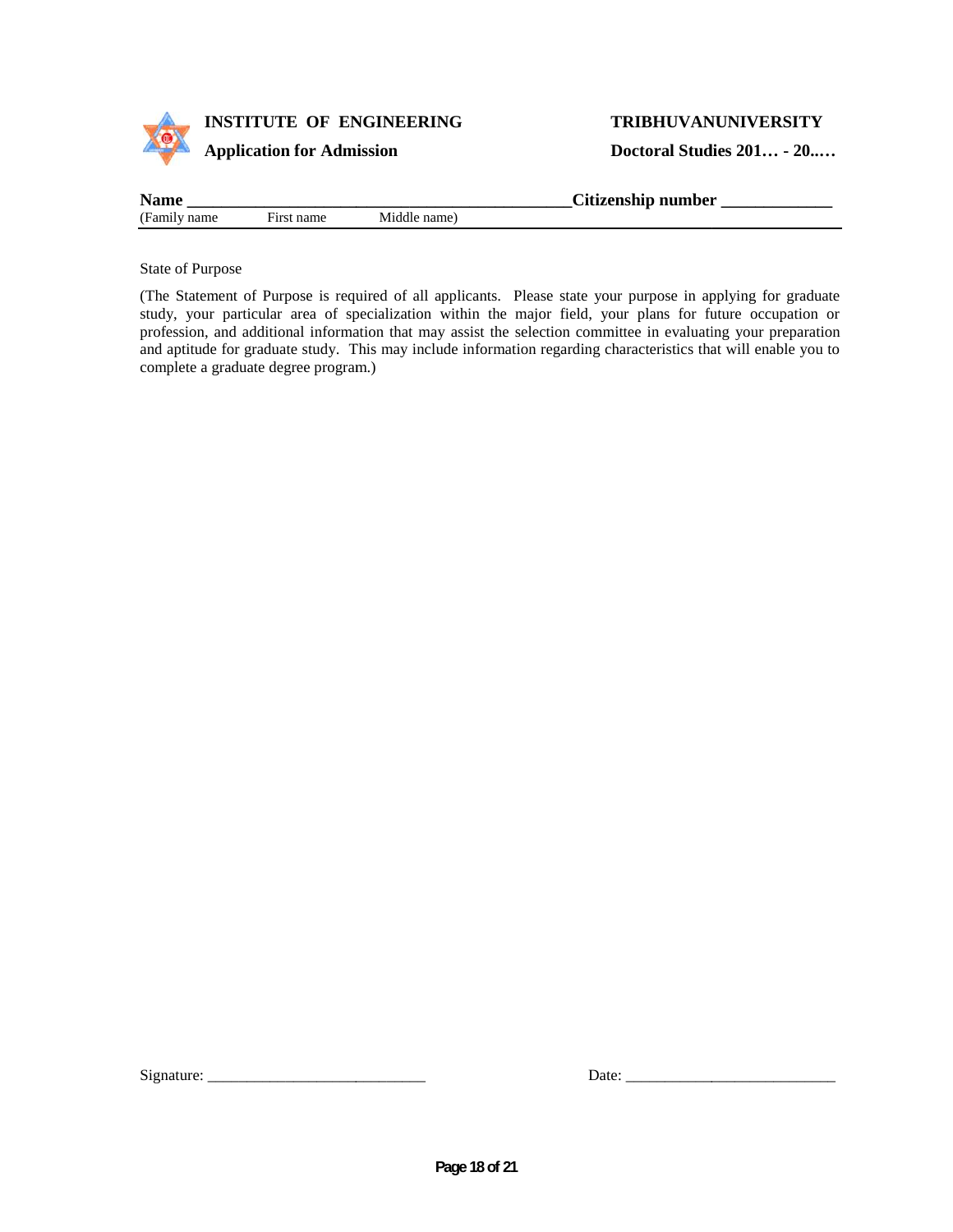

**INSTITUTE OF ENGINEERING INSTITUTE Application TRIBHUVANUNIVERSITYDoctoral -**

#### **Application for Admission**

#### **TRIBHUVANUNIVERSITY**

**Doctoral Studies 201… - 20..…**

| <b>Name</b>     |                            |                                                                                                                                                                                                                               |                 | Citizenship number                                                                                                                                                                                                 |
|-----------------|----------------------------|-------------------------------------------------------------------------------------------------------------------------------------------------------------------------------------------------------------------------------|-----------------|--------------------------------------------------------------------------------------------------------------------------------------------------------------------------------------------------------------------|
| (Family name)   | First name                 | Middle name)                                                                                                                                                                                                                  |                 |                                                                                                                                                                                                                    |
|                 |                            |                                                                                                                                                                                                                               |                 |                                                                                                                                                                                                                    |
|                 | tongue, including English. |                                                                                                                                                                                                                               |                 | Describe the degree of your proficiency (reading, speaking and writing) in languages other than your mother                                                                                                        |
| (Language)      | Reading ability            | Speaking ability                                                                                                                                                                                                              | Writing ability | Formal courses if you have taken in the language)                                                                                                                                                                  |
| (Language       | Reading ability            | Speaking ability                                                                                                                                                                                                              | Writing ability | Formal courses if you have taken in the language)                                                                                                                                                                  |
| (Language       | Reading ability            | Speaking ability                                                                                                                                                                                                              | Writing ability | Formal courses if you have taken in the language)                                                                                                                                                                  |
| Name<br>Address |                            | and the control of the control of the control of the control of the control of the control of the control of the                                                                                                              | Name<br>Address | List names and addresses of persons from whom you are requested letter of recommendation:<br><u> 1989 - Johann Stoff, deutscher Stoff, der Stoff, der Stoff, der Stoff, der Stoff, der Stoff, der Stoff, der S</u> |
|                 |                            |                                                                                                                                                                                                                               |                 |                                                                                                                                                                                                                    |
| Name            |                            |                                                                                                                                                                                                                               | Name            |                                                                                                                                                                                                                    |
| Address         |                            | the control of the control of the control of the control of the control of the control of the control of the control of the control of the control of the control of the control of the control of the control of the control | Address         | <u> 1989 - Johann Stoff, deutscher Stoff, der Stoff, der Stoff, der Stoff, der Stoff, der Stoff, der Stoff, der S</u>                                                                                              |
|                 |                            |                                                                                                                                                                                                                               |                 |                                                                                                                                                                                                                    |
|                 |                            |                                                                                                                                                                                                                               |                 |                                                                                                                                                                                                                    |

Score information of your past academic performance. (Please list them below and attach a photocopy of your score report mark sheet.)

| Name of the Certificate<br>SLC/HSC/BE/M.Arch etc. | <b>Score Obtained</b> | <b>Maximum Score</b> | % of GPA | Division |
|---------------------------------------------------|-----------------------|----------------------|----------|----------|
|                                                   |                       |                      |          |          |
|                                                   |                       |                      |          |          |
|                                                   |                       |                      |          |          |
|                                                   |                       |                      |          |          |
|                                                   |                       |                      |          |          |
|                                                   |                       |                      |          |          |
|                                                   |                       |                      |          |          |

Additional Information Needed for Applicants seeking Fellowship/Other Supports for Graduate Studies

The following information is required of all students applying for consideration for Research Supports and Endowments to be eligible for these fellowships, you must be applying to a Ph.D. program.<br>Are you employed? Yes/No<br> Endowments to be eligible for these fellowships, you must be applying to a Ph.D. program.

Are you employed? Yes/No Your salary/month Rs.

Name of the employer: \_

Please attach a detailed account of your experience and employment.

Resources available for one academic year (nine months)

Support from sponsors : Rs. Student's personal resources : Rs.

- Other resources please list all : Rs.
- Total resources : Rs.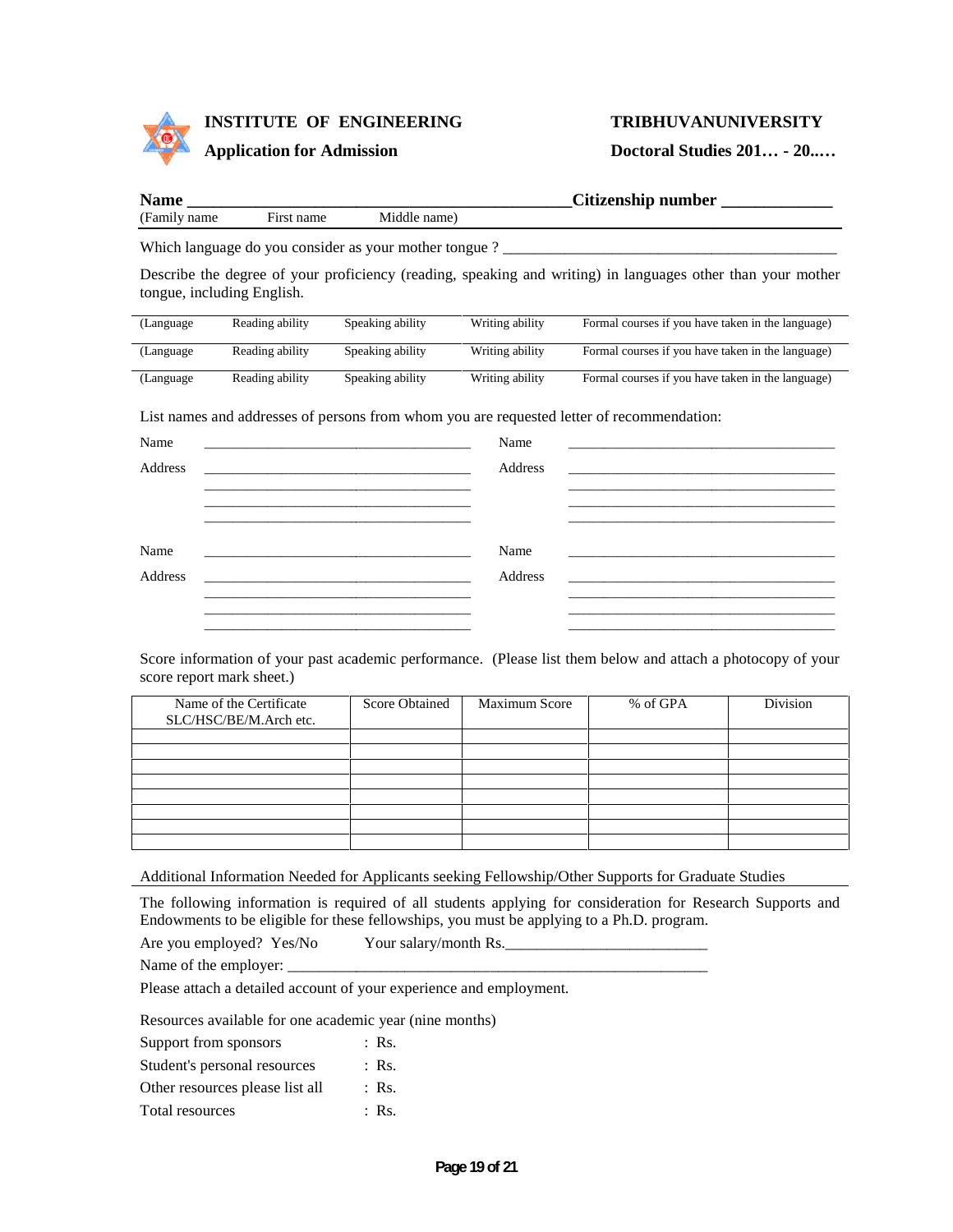

#### **TRIBHUVANUNIVERSITY**

**Doctoral Studies 201… - 20..…**

| Name   |                                      |             | Citizenship number |
|--------|--------------------------------------|-------------|--------------------|
| 'Fami. | $\sim$<br>name<br>H <sub>1</sub> rs. | Middle name |                    |

List in chronological order all institutions attended since high school, including Central Campus Pulchowk or<br>any other campus of the Tribhuvan University regardless of the length of attendance. *any other campus of the Tribhuvan University regardless of the length of attendance.*

Name Location (city, state or country) Major Field of Study Dates Attended (MM - YYYY) / (MM - YYYY) Degree Conferred or Expected Date Conferred or Expected (MM - YYYY)

Name

Location (city, state or country) Major Field of Study Dates Attended (MM - YYYY) / (MM - YYYY) Degree Conferred or Expected Date Conferred or Expected (MM - YYYY)

Name Location (city, state or country) Major Field of Study Dates Attended (MM - YYYY) / (MM - YYYY) Degree Conferred or Expected Date Conferred or Expected (MM - YYYY) Name<br>
Location (city, state or country)<br>
Major Field of Study<br>
Dates Attended<br>
(MM - YYYY) / (MM - YYYY)<br>
Degree Conferred or Expected (MM<br>
Mame<br>
Location (city, state or country)<br>
Major Field of Study<br>
Dates Attended<br>
(MM in chronological order all institutions attended since high school,<br>pher campus of the Tribhuvan University regardless of the length *c*<br>ion (city, state or country)<br>
7<br>
7<br>
7<br>
1 Altended<br>
A Method Study<br>
2 Conferred or Exp

Name

Location (city, state or country) Major Field of Study Dates Attended (MM - YYYY) / (MM - YYYY) Degree Conferred or Expected Date Conferred or Expected (MM - YYYY)

Add Pages if you need to list additional institutions.